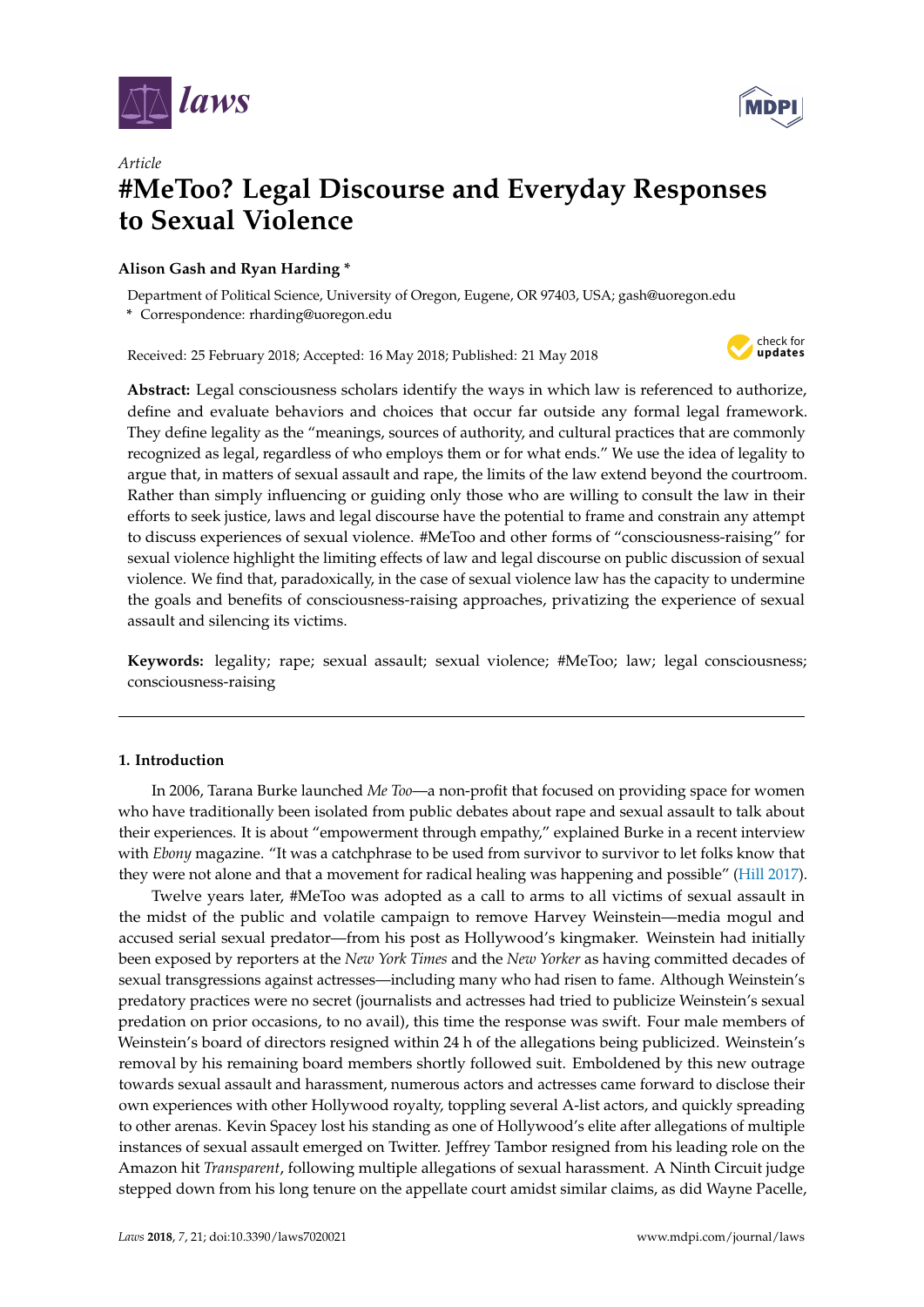the head of the Humane Society. Several members of the House and Senate, including, most notably, Senator Al Franken—a ranking member of the Senate Judiciary Committee and avowed supporter for women's rights—left public office or announced their retirement shortly after allegations of sexual harassment had surfaced on social media.

In the midst of what seemed to be a nationwide awakening to the prevalence of sexual harassment and assault, actress and activist Alyssa Milano took to Twitter to fan the growing flames of outrage. Familiar with—and cognizant of—the power of Burke's *Me Too* approach—Milano asked her followers to retweet #MeToo if they had also been the victims of sexual assault or harassment. The purpose was to demonstrate the magnitude of the problem of sexual degradation. Within days, Twitter and dozens of other public forums were awash in #MeToo postings—and sexual assault hotlines experienced a massive surge in callers seeking help and support.<sup>1</sup>

The ousting of Harvey Weinstein, and the #MeToo movement that followed, reveal the importance of social media and other public media outlets as potential and powerful venues for individuals to process their experiences with sexual violence. Where discussions of specific instances of sexual violence have been, for the most part, limited to private or intimate conversations—or, in rare moments, during courtroom testimony—newspapers, Twitter, blogs and other social media outlets are now eager to publish personal stories about these experiences. In 2018, with a sitting President facing multiple allegations of sexual assault and harassment and a women-led resistance movement ready to act on any semblance of sexual violation, Weinstein and his ilk had met their match.

However, #MeToo and its offshoots also reveal the challenges that victims and survivors of sexual violence and degradation continue to confront in their attempts to articulate their experiences. Legal options remain largely inviable for most victims of sexual assault—and only marginally helpful for victims of sexual harassment. Few victims report instances of sexual assault or prevail in court [\(Du Mont et al.](#page-21-0) [2003;](#page-21-0) [Estrich](#page-21-1) [1987\)](#page-21-1). Constitutional commitments to due process, which require any method of legal adjudication to follow defined protocols and satisfy specific evidentiary burdens, make it difficult for claims of sexual assault to prevail. Additionally, these crimes occur primarily in private settings and without any witnesses beyond perpetrator and victim, hinging any verdict almost exclusively on physical evidence and perpetrator/victim credibility. For this reason, many victims of sexual violence forego any attempt to seek legal redress for these violations.

However, we argue, in matters of sexual assault and rape, law's influence extends far beyond the courtroom. Rather than simply shaping how sexual violence survivors narrate their experiences during interactions with legal actors or within legal venues, laws and legal discourse have the potential to determine how sexual violence is articulated, considered, or discussed in a range of settings, even when survivors have not sought legal redress. Specifically, we argue that #MeToo and other forms of "consciousness-raising" for sexual violence highlight how law and legal discourse can limit and constrain public discussion of sexual violence. Paradoxically, in some circumstances, the force of law in the case of sexual violence is to undermine the goals and benefits of consciousness-raising approaches, resulting in the continued silencing of sexual violence and its victims.

#### **2. Law and Legal Discourse in the Everyday**

Much of American public life is adjudicated and resolved through litigation or consultation of laws and regulations. Laws supply logics that help to regulate our relationships, our interactions, how we behave, what we say and how we live. Even if there is little likelihood of having any explicit formal legal interaction, legal frameworks offer de facto constraints on numerous aspects of our everyday lives. However, despite the "everyday" relevance of law and legal discourse, so much of the study of law is confined to those instances when we rely upon or utilize formal legal doctrines and

<sup>1</sup> The sexual assault hotline managed by RAINN (Rape and Incest National Network) increased by 25 percent in November from one year prior and by 30 percent in December from the same time the previous year [\(Lambert](#page-22-1) [2018\)](#page-22-1).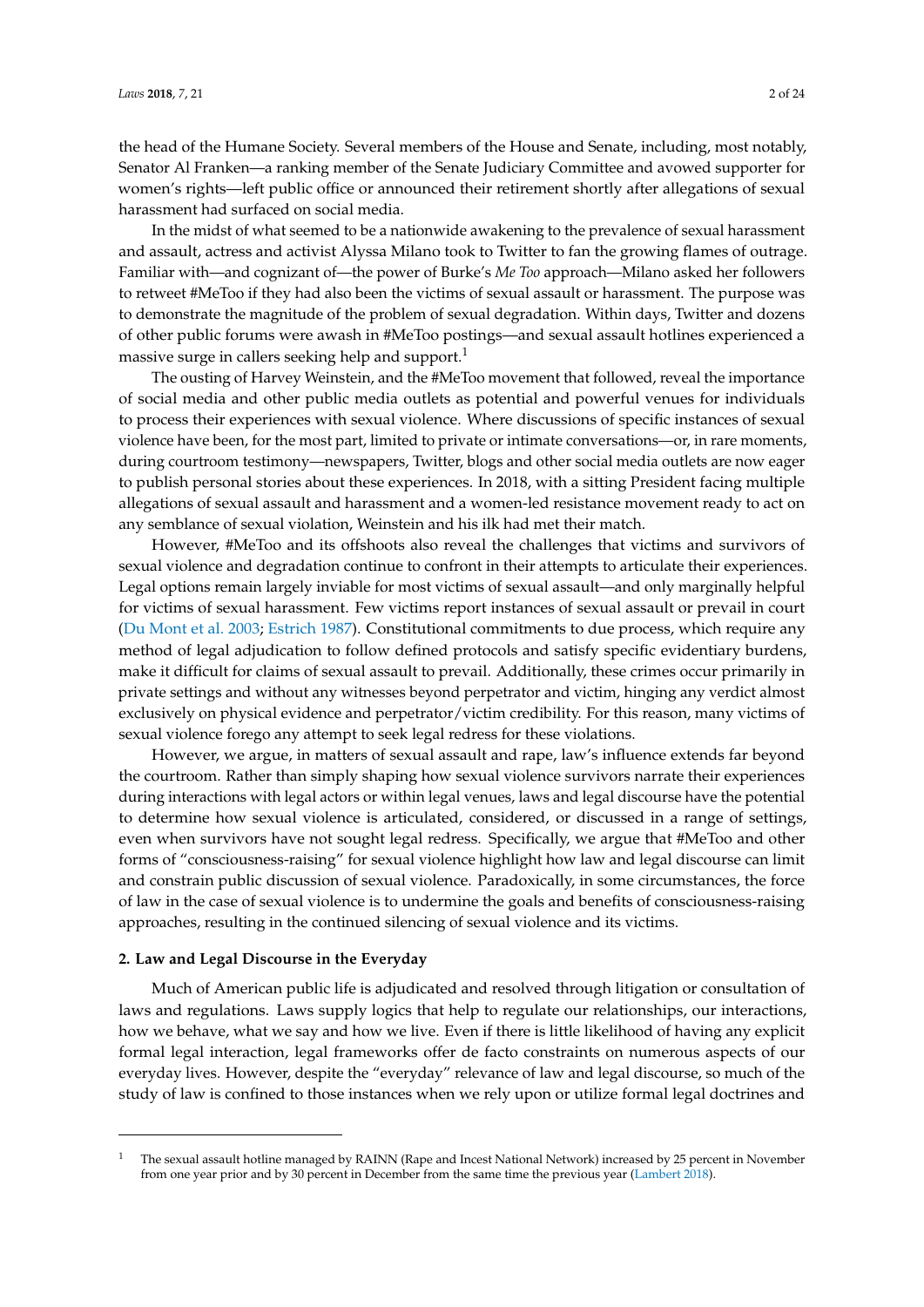settings. When we limit the study of law to these doctrines and institutions we miss an opportunity to identify how law both constructs and is constructed by its everyday context [\(Engel](#page-21-2) [1995;](#page-21-2) [Ewick and](#page-21-3) [Silbey](#page-21-3) [1998;](#page-21-3) [Gash and Raiskin](#page-22-2) [2016\)](#page-22-2). Whether it is "the law of the check-out line" [\(Engel](#page-21-2) [1995,](#page-21-2) p. 125), how we navigate traffic, or the ways we work through disagreements or debates with colleagues, family or friends, our most routine behaviors and transactions are, in part, governed by approximations or interpretations of legal concepts, norms and procedures.

Scholars have developed a framework for understanding how "our social roles and statuses, our relationships, our obligations, prerogatives, and responsibilities, our identities, and our behaviors bear the imprint of the law" [\(Ewick and Silbey](#page-21-3) [1998\)](#page-21-3). They use the term "legal consciousness" to identify the ways in which law is referenced to authorize, define and evaluate behaviors and choices that occur far outside any formal legal framework, and define this inclination to turn to the language and lens of law when engaging in "everyday" activities as "legality." Legality refers to the "meanings, sources of authority, and cultural practices that are commonly recognized as legal, regardless of who employs them or for what ends" [\(Ewick and Silbey](#page-21-3) [1998,](#page-21-3) p. 22). Legality suggests that, whether enacted through norms, standards, or routines, the effect of law is pervasive.

Law helps to organize our lives, guide our decision-making strategies, understand our options, identify our power and respond to and evaluate events in the world around us. Of course, individuals do not engage formal legal structures or invoke explicit legal doctrine each time they manage conflicts or complications. Instead, as legal consciousness scholars argue, individuals rely on legality, which "operates through social life as persons and groups deliberately interpret and invoke law's language, authority and procedures to organize their lives and manage their relationships" [\(Ewick and](#page-21-3) [Silbey](#page-21-3) [1998,](#page-21-3) p. 20). Within the concept of legality emerges a new view of the law and the operation of legal discourse. The law is not just an instance or aggregation of formal rules and decisions. It is a "rule of thumb" or heuristic frequently used by each of us to determine what is possible, acceptable, authorized or prohibited. Indeed, the value of the rule of law, as understood through the concept of legality, exists in its ability to self-enforce. Most individuals do not require judges or officers of the law to monitor or advise their every move. Rather, legality can serve as an effective restraint on our predilections for chaos or unruliness—defining what is fair, just, or decent—and as a lens through which everyday experiences are filtered. Through legality, the law is transformed from a codified corpus of rules and procedures into a self-enforcing regulative ideal, putting down parameters that frame the everyday interactions and decisions of ordinary people.

The concept of legality, however, provides more than just a framework for understanding how individuals use the law to manage their own lives. It also offers an account of how they self-deputize, becoming "legal agents [who] make law, even when no formal legal agent is involved" [\(Ewick and](#page-21-3) [Silbey](#page-21-3) [1998,](#page-21-3) p. 20). The implications of both the presence of law in everyday interactions and the capacity for individuals to authorize themselves as trustees of the law are especially critical for understanding the role of legal discourse in shaping extra-legal discussions of sexual violence.

For one, scholars highlight the ways in which law and legality have an especially limiting effect on the lives of women. Formal law, argues Catherine Mackinnon, is inadequate, irrelevant or antagonistic to the everyday lives of women. "Either the law does not apply," MacKinnon explains, "is applied to women's lives to their detriment or is not applied at all" [\(MacKinnon](#page-22-3) [2005,](#page-22-3) p. 34). Even if women choose not to engage in or invoke formal legal institutions and protections, legality can facilitate the downgrading of women's experiences, for example, during conversations or interactions with medical professionals, social-service agencies, or human-resource managers. In the context of sexual violence, rape law can constrain options for adjudication and healing within, and beyond, formal legal institutions. As MacKinnon argues, for women "to the extent that your reality does not fit the law's picture, your rape is not illegal" [\(MacKinnon](#page-22-4) [1995,](#page-22-4) p. 113). Even when—as is true in the vast majority of cases—victims of sexual violence avoid making claims in formal legal venues, their discussions and feelings of sexual violation are often evaluated through the lens and with the imprimatur of the law.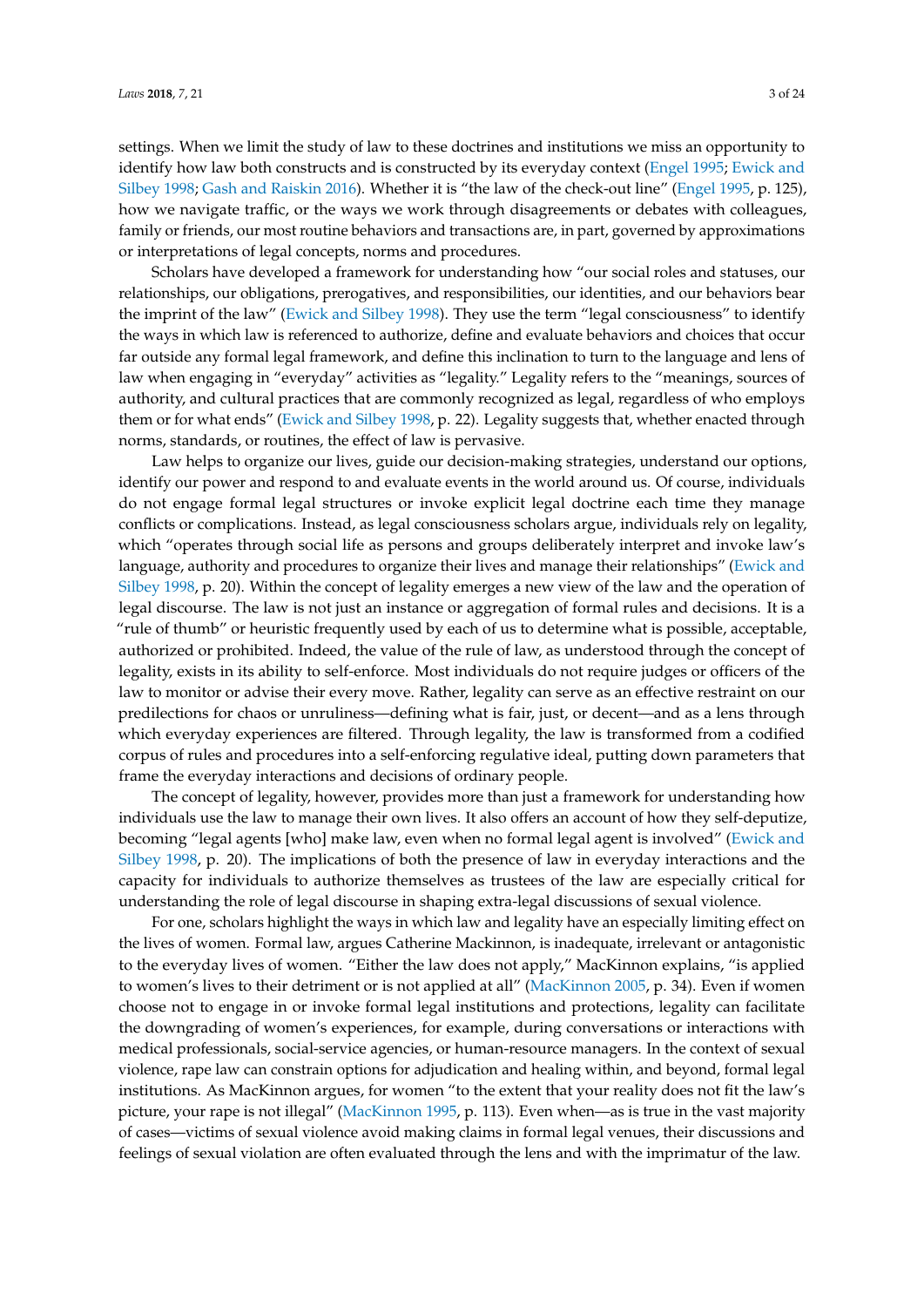We argue that, through legality, law has significant presence and power in the discourse on sexual violence. Law can encroach upon and constrain the promise of consciousness-raising by limiting the use of concepts such as "rape" and "sexual assault" to formal legal, evidence-based standards. Through legal discourse, those who use terms such as "sexual assault" as a way of making sense of or naming their violence may be subjected to ongoing versions of law-bound, yet unregulated, interrogations. Therefore, law may not only foreclose on the possibility of survivors of sexual violence seeking and receiving justice within formal legal settings, but may similarly dampen their ability to seek out or receive support, acceptance and healing through consciousness-raising discourse.

## **3. Law's Limits in the Courts**

Feminist legal reformers saw great potential for the law to provide an answer to the ongoing problem of sexual violence. Law could provide women with a framework to both describe their violent and dehumanizing experiences and seek justice for these crimes. By promoting the rule of law as the answer to sexual violence, feminist legal reformers were rendering rape and sexual assault a public problem. No longer was sexual violence a private matter that women were required to endure on their own or in the private spheres that other women inhabited. Instead, feminists argued that rape, similar to any other crime, was an assault on the values of a just society, and required a publicly-supported and legally-sanctioned punishment. For the most part, these attempts were successful. Reforms eventually made their way to every state in the nation, and in many ways legal reforms continue to change how we think about rape and sexual assault. There are, however, limits to these efforts—some of which stem from formal legal institutional constraints and others that emanate from gendered conceptions of bodily autonomy that have become entwined within the fabric of American law.

## *3.1. Reform and Regression in Legal Reforms*

Beginning in the mid 1970s, anti-rape advocates enjoyed important legislative successes. They were able to convince state legislators to modify or enact legislation to expand definitions of rape to include instances of violence perpetrated by acquaintances or sexual partners. Legal reformers jettisoned the constraint of the "stranger rape" narrative—at least in terms of its codification in state laws and criminal regulations. This required two elements of legal change. First, reforms needed to dismantle the notion that rape occurs only at the hands of strangers in frequently violent episodes. The second was to reverse the requirement that victims of rape had to be "morally upstanding" women—women who were beyond repute [\(Adler](#page-21-4) [1987,](#page-21-4) p. 2). The first legal reforms, enacted in Michigan in 1974 and referred to as the Criminal Sexual Conduct Code [\(Caringella](#page-21-5) [2009,](#page-21-5) p. 13), included both elements. First, Michigan's reform law "shielded" victims from enduring interrogations about their sexual history—a modification that, within twenty years, had been replicated in every state [\(Hogan](#page-22-5) [2013\)](#page-22-5). Overall, these "rape shield laws" protect women from being repeatedly subjected to traditional and outmoded notions of rape that limit state protections to only the most unimpeachable women.<sup>2</sup>

Second, Michigan's 1974 legislation tackled the myth of stranger rape by creating a scale of criminal sexual conduct. Severity would increase depending on the presence of "aggravating factors," among which included "blood affiliation" or shared housing between assailant and victim, or the degree to which the assailant held a position of "power, authority or trust" [\(Caringella](#page-21-5) [2009,](#page-21-5) p. 13). The landmark legislation also removed any requirement of corroborating testimony. One of the most troubling aspects of pre-1970s rape law was the requirement (unique to rape cases) that victims seek and produce witnesses that could substantiate their allegations—an imposition that rendered rape cases nearly impossible to successfully litigate [\(Caringella](#page-21-5) [2009\)](#page-21-5). Although Michigan had never enacted

<sup>2</sup> Of course, there are exceptions to this progress. For instance, in some states, a victim's sexual history is still relevant for establishing consent.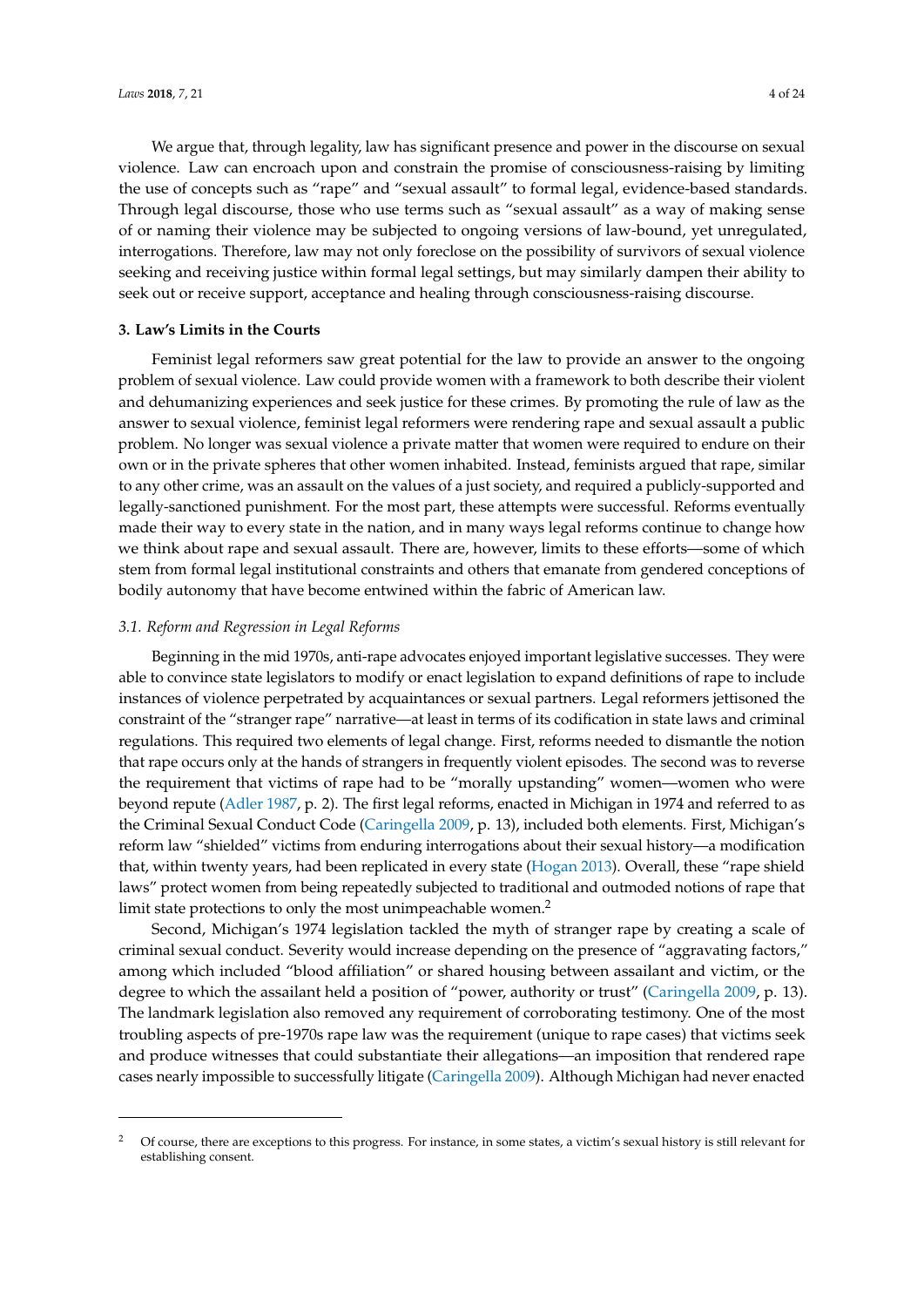a law requiring victims to corroborate their testimony, the standard enjoyed de facto acceptance by prosecutors and judges. Michigan's reforms explicitly codified the negation of any such requirement.

By the 1980s, most states had considered—and a lion's share had passed—reform legislation reflecting demands from feminist reform activists [\(Adler](#page-21-4) [1987,](#page-21-4) p. 4). Legislation has, for the most part, followed the Michigan model—providing some version of a "rape shield law" and removing corroborating requirements. States were slower to remove barriers to criminalizing spousal or acquaintance rape. Although the first state to litigate marital rape (Massachusetts) and the first state to revoke spousal exceptions (Nebraska) each did so in the late 1970s, exceptions for spousal rape stayed on the books until the mid-1980s. By 1983, 17 states had removed any barriers to prosecuting rapes that occurred within the confines of marriage.

The long fight, waged by feminist activists to reform rape laws, produced measurable gains. The concrete cumulative effect of legal reform—of rape-shield laws, the elimination of the marital exception for rape, the wholesale removal of force requirements from some rape statutes and the reconceptualization of force in others, the creation of new categories of rape, and so on—has been to bring rape out of the private. Through legal reform, activists transformed righteous outrage and experiences of sexual violence into legal scaffolding. Through legal reform efforts, what was once personal has become political.

However, as [Caringella](#page-21-5) [\(2009\)](#page-21-5) argues, there is a difference between enactment and *enforcement* in the context of rape law. There are sizable and significant lacunas that continue to burden victims. Although every state enacted some version of rape reform, many of the obstacles that had either discouraged victims of rape and sexual assault from reporting sexual violence or inhibited convictions remain in place. The "practically negligible" [\(Adler](#page-21-4) [1987,](#page-21-4) p. 2) reporting rates that had motivated feminists to call for reforms barely budged in the decades following the largely successful reform efforts. Arcane assumptions about rape, entrenched outmoded habits of mind, and more broadly, patriarchal order, persist, remaining stubbornly in place and intact—yet hidden by the veneer of change. As Susan [Estrich](#page-21-1) [\(1987\)](#page-21-1) notes, "looks can be deceiving".

First, many courts remain suspicious of women victims and protective of male defendants in precisely the kinds of cases that made their predecessors suspicious—cases that do not involve weapons or beating; that are concerned with friends, neighbors, or pickups; the cases of simple rape. The difference is that force has replaced consent or corroboration or unchastity as the primary doctrinal rubric for expressing that distrust. Second, efforts to expand the crime of rape to include wife rape have in many jurisdictions been met by the same distrust of women complainants and commitment to male sexual access that are at the core of the longtime exclusion of both wife rape and simple rape from the law's prohibitions. (pp. 57–58)

How did these reforms falter? For one, although legal reforms provide language for victims of sexual assault to leverage when attempting to seek justice for these crimes, the barriers to reporting remain intact. Studies suggest that women negatively perceive reporting processes and professionals. They fear reprisals by their assailants, the possibility of blame by police officers [\(Du Mont et al.](#page-21-0) [2003,](#page-21-0) p. 468) and health care or community providers [\(Campbell](#page-21-6) [2005,](#page-21-6) p. 56), and the intensive interrogation of their private sexual histories. Despite a shift in legal reforms that rejects the mythology of the "stranger rape," women perceive police officers as continuing to maintain the "classic rape scenario"—sorting crime and victim into "real rape" and "real victim" [\(Du Mont et al.](#page-21-0) [2003,](#page-21-0) p. 469). Researchers believe that the higher rates of reporting among women with visible physical injuries—"bruises, lacerations, abrasions, bumps, internal injuries and/or fractures" [\(Du Mont et al.](#page-21-0) [2003,](#page-21-0) p. 478)—are a manifestation of the lingering legacy of these outdated and limiting conceptions of sexual violence. Injuries corroborate credibility and nonconsent. Without the twin indicators of force or resistance, questions posed by law enforcement personnel—about a victim's clothing, mannerisms, flirtations, or voluntary alcohol or drug use—are received by victims as assessments of credibility and character. These kinds of inquiries reify the only-recently-dismantled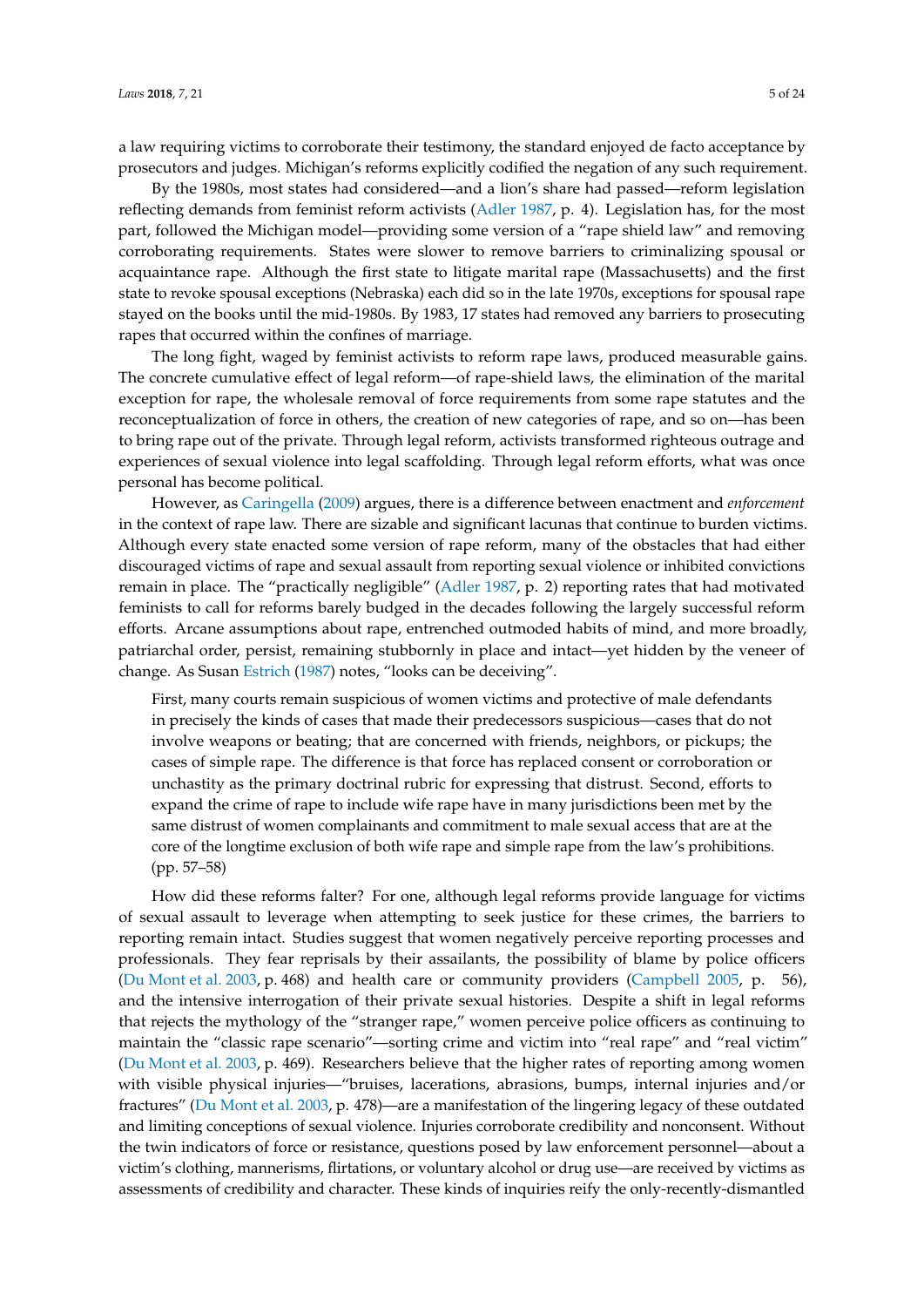second-class status of sexually violent acts and the victims who carry their burdens. Consequently, many victims of sexual violence would rather stay quiet than subject themselves to the suspicions and interrogations of legal gatekeepers.

The compunction to stay quiet is especially alluring because of the second limitation of litigation: the low probability of prevailing in court. One can imagine a victim of sexual assault finding the courage to report the crime—exposing themselves to the ongoing degradation of interrogation and evidence collection—if there existed a decent probability of formal legal outrage on her behalf. However, there appears to be little payoff to enduring the potential humiliation of reporting. $^3$  In fact, pursuing legal remedies may only subject victims to further debasements of their character.

To a degree, the limits of law in adequately responding to rape cannot be squarely blamed on the content of legal reforms. Constitutional commitments to due process require that courts pay attention to the burdens placed on individuals accused of crimes. Due process obligations place constraints on individuals making allegations of rape and sexual assault. They impose evidentiary burdens that challenge attempts for legal reforms to protect victims from having to corroborate their claims or divulge sexual histories and behaviors. The private nature of many sexual assaults, particularly those committed by spouses, partners and acquaintances, means that legal conflicts may end up devolving into "he said, she said" disputes—which, without evidence, will inevitably come down to a question of credibility. This, coupled with a constitutionally-mandated presumption of innocence, means that any legal claimant of rape will have a difficult time proving their assailant's guilt.

This reveals a third, and potentially devastating, cost of legal intervention: interpretations of guilt and innocence in the context of rape cases. Unlike other crimes—theft, assault, and murder, for instance—assignments of guilt in rape and sexual assault cases largely hinge on *interpretations* of a set of agreed-upon facts. In most cases, there is little doubt as to the fact of the sexual act or the actors involved. Where the victim and assailant differ is in regards to assessments of consent. The claimant believes that she did not consent to the sexual interaction, that she made that fact clear through verbal and/or non-verbal cues and that the accused persisted or forced her to continue despite her contestations. Most importantly, the claimant perceives the non-consensual sexual act itself as an egregious physical assault and a profound violation of her bodily autonomy. The accused, on the other hand, believes either that both parties consented to the sexual act or, at the very least, that the victim's nonconsent could not have been reasonably perceived. He believes that no assault occurred—that the sexual act imposed little harm. If she prevails, the accused will be punished and the victim's version of events will bear the legitimacy of law. If she does not—a far more frequent outcome—she will, at the very least, be charged as having "overreacted," but more likely will be labeled a liar.

In all, this suggests that, even without a societal commitment to the "stranger rape" narrative, claimants making rape accusations will face an uphill battle that exposes them to potentially discrediting accusations. However, the narrative of the "stranger rape" persists. Baked within the reforms—and nested within the mandates of the rule of law—are the vestiges of gendered expectations and impositions regarding sexuality and sexual expression.

#### *3.2. Mechanisms of Regression in Rape Law*

Gendered expectations, which take root, in part, in rape laws and exemplify the enduring salience and everyday power of patriarchal logics, have a long, branching history. Broad general legal surveys, which address the statutory construction of rape within the early American, or English context, often bring elements of this history into focus. For example, in *American Law in the 20th Century*, Lawrence [Friedman](#page-22-6) [\(2002\)](#page-22-6) remarks on how "ancient stereotypes" about "an unchaste woman" have historically

<sup>3</sup> The Rape, Abuse and Incest National Network (RAINN) estimates that only 7 of every 1000 instances of rape or sexual assault will lead to a felony conviction and only 6 will result in a perpetrator serving prison time—the lowest rate of incarceration for any crime committed in the United States [\(www.rainn.org\)](www.rainn.org).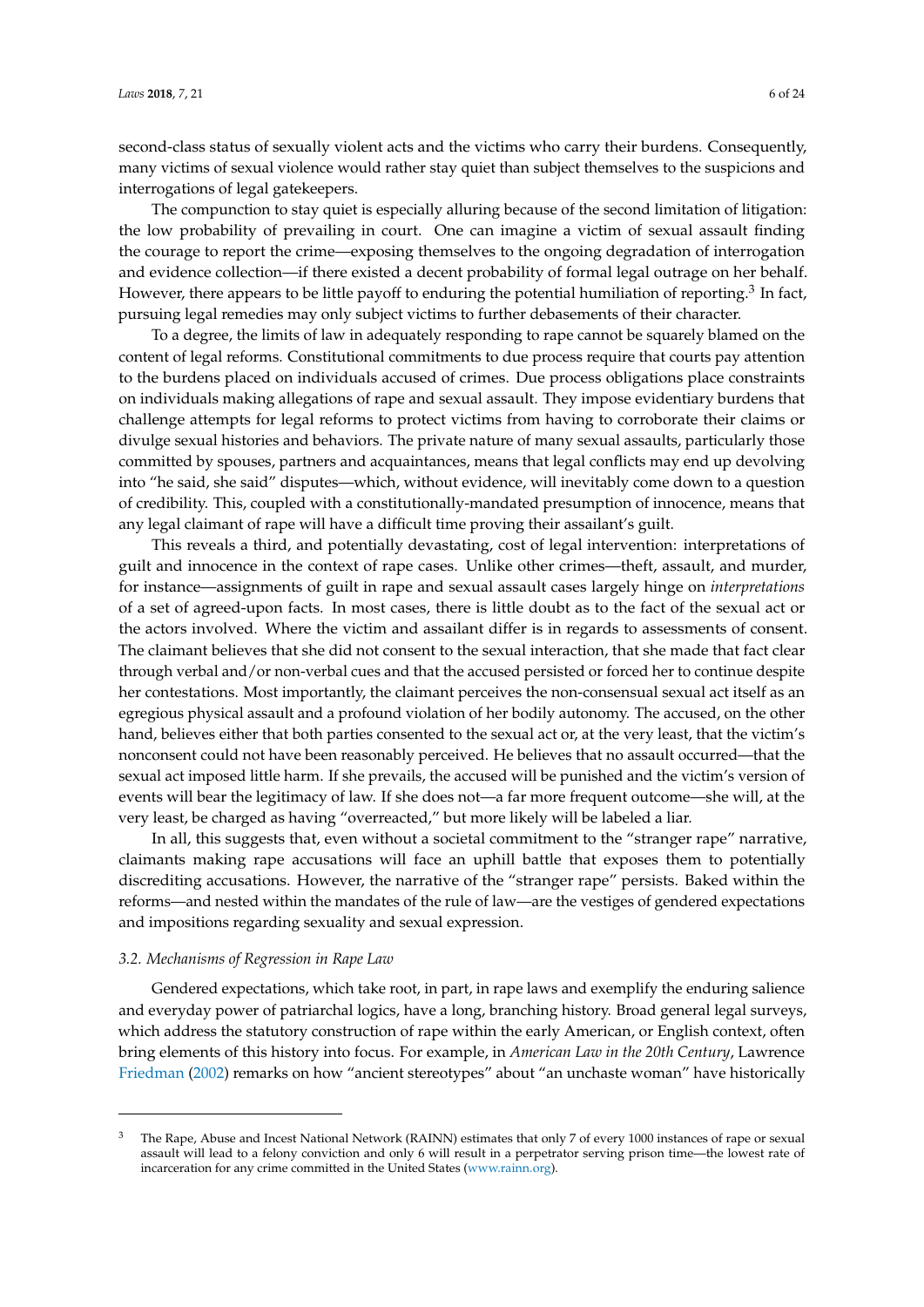embedded legal processes around rape (p. 249). The operations of this stereotype are especially visible when victims' sexual histories are used as a pretext to contravene justice, a now-obsolescing practice following the widespread enactment of rape-shield laws. Similarly, in their primer on feminist legal theory, Nancy Levit and Robert Verchick [\(Levit and Verchick](#page-22-7) [2016\)](#page-22-7) relay the widely-cited fact that "Early Anglo-American law considered women to be a property of their fathers or husbands. Rape by a stranger was thus considered 'a property crime of man against man'" (p. 192). Arcane views of women qua property survived in statutes that carved out a marital exception for rape, discussion of which resurfaced during the 2015–6 U.S. presidential campaign [\(Dreyfuss](#page-21-7) [2015\)](#page-21-7). As established above, these statutes have been dismantled. Nevertheless, this understanding lives on in "some states" where "marital rape [is] a less serious crime than nonmarital rape" [\(Levit and Verchick](#page-22-7) [2016,](#page-22-7) p. 192). However, a long history of rape law must also contend with *force*, a resilient feature of statutory constructions of rape, which, as underscored in Section [5.1,](#page-13-0) enduringly structures and potentially constrains everyday responses to sexual violence.

Force is a sine qua non of the mythological rape. Although states have slowly ejected this premise from rape laws, as already elucidated above, the premise and expectation of force continues to shape and affect how criminal justice systems, and their agents, address rape and victims of sexual violence [\(Campbell](#page-21-6) [2005;](#page-21-6) [Du Mont et al.](#page-21-0) [2003;](#page-21-0) [Frohmann and Mertz](#page-22-8) [1994\)](#page-22-8). That this is so should be unsurprising. Popular narratives and depictions of sexual violence often emphasize force. News stories replicate, promulgate, and, in so doing, re-sediment mythological rape narratives, re-establishing their purchase and directing public understandings of rape. Likewise, this narrative is relayed and reiterated on and through television and in movies. There is nothing unfamiliar about the mythological rape. However, what is sometimes elided in treatments thereof is how the features of this mythology came to be set in place.

Within the expectation of force in rape manifests a complicated history. Surveying early Anglo-Saxon law treating rape, Zsuzsanna [Adler](#page-21-4) [\(1987\)](#page-21-4) echoes a familiar point, noting "the offence also had a strong property aspect to it," and that "rape in Anglo-Saxon law included abduction as well as forcible sex" (p. 20). These laws underwent several revisions, which makes any discussion of them as a single "package," embodying a single consistent structuring logic, challenging. At the same time, certain features of these laws have shown to be historically resilient, and have endured through time. In particular, the idea of force in rape flows and is, in part, inherited from these bygone statutes.

Julia [Quilter](#page-23-0) [\(2015\)](#page-23-0) shows how this idea and expectation, originating in early English statute, was woven into and reproduced in the work of seventeenth- and eighteenth-century jurists. In the process of interpreting and codifying the ancient statutes, these jurists interpolated contemporary meanings of rape into these laws. That is, seventeenth- and eighteenth-century jurists retrojected (then) contemporary understandings of rape back onto the noun raptus, which, as deployed within the context of early (twelfth and thirteenth century) English statutes, exhibits polysemic qualities, and fails to perfectly square with "rape" [\(Quilter](#page-23-0) [2015,](#page-23-0) pp. 97–98). Quilter notes that, within this early context, the boundary separating property and sexual crimes was "blurred." During this period, raptus, writes Quilter, was a flexible and unstable signifier. Notably, this term *was* applied "in many instances" in which "the nature of the offence" was "either 'rape' or abduction, or rape and abduction." However, "where case[s] only use rapuit or raptus it is truly impossible to tell what the primary offense was, ultimately recognizing that raptus in the Middle Ages covered a diversity of experience from consensual love affairs to violent rape" [\(Quilter](#page-23-0) [2015,](#page-23-0) p. 97). For example, "ravishment statutes . . . effectively blurred what I call the 'property' crime (of abduction and elopement of women) and what appears to be a more specific focus on a 'sexual' crime in the appeal of raptus" [\(Quilter](#page-23-0) [2015,](#page-23-0) p. 99).

These lexical nuances were lost on seventeenth- and eighteenth-century jurists. Rather than engaged in Wittgensteinian investigations, these jurists interpreted and systematized these statutes in ways that conformed to contemporary understandings (and uses) of rape. That they did so and were insensitive to the context and complicated semiotic purchase of raptus is problematic *for us*, argues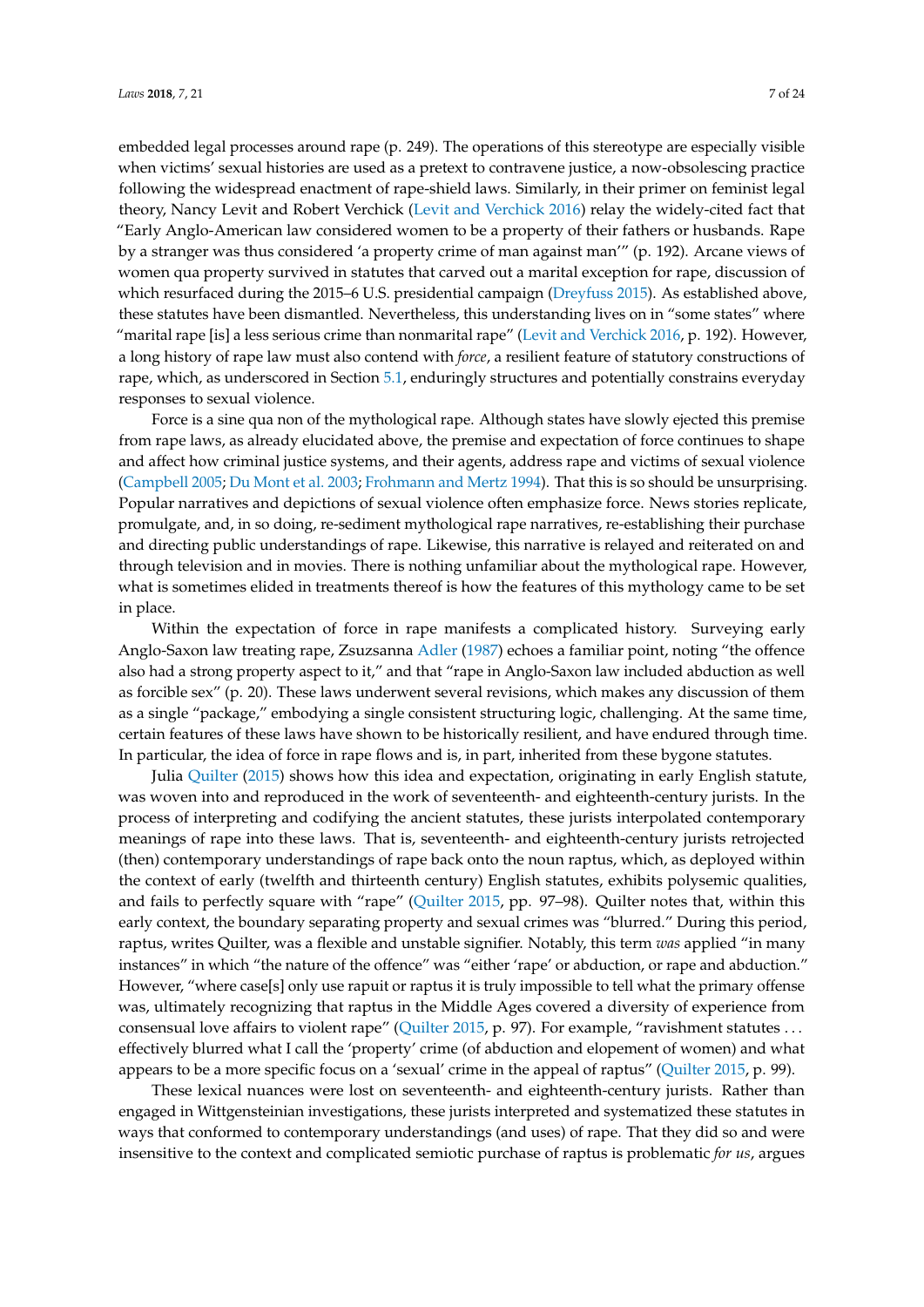Quilter. Although writing for an Australasian audience, Quilter's observations hold for American rape laws and American experiences around and related to rape. Quilter writes,

I have shown that the emphasis on resistance and injury, which has persisted through decades of attempts at statutory erasure, was the product of re-writings of the elements of "rape" from the older marriage and property laws. Thus, the old rapuit emphasize the *force* necessary to "carry away" a woman, to the detriment of the father's or husband's property interests, whereas in modern times the notion of "force" was redeployed with respect to the overpowering of the woman's will . . . The commentaries [codified by early-modern jurists] thus consolidated a notion of the "true" rape that, despite rape's formal characterization as a crime of sexual violation, perpetuated requirements drawn from rape's history as a property crime protective of patriarchal interests. [\(Quilter](#page-23-0) [2015,](#page-23-0) p. 111)

In other words, the expectations, facts, and normative underpinnings and aims of ravishment (which involves the literal "carrying away" of a woman and violating the property interest of men), were stitched into seventeenth- and eighteenth-century legal treatments of rape. "As a result," writes [Quilter](#page-23-0) [\(2015\)](#page-23-0), "women continued to have the authenticity of their claim that they had been raped judged with reference to old requirements (force, physical injury) that were at odds with the law's 'new' concern with sanctioning sexual violation" (p. 111). This understanding, which connects force and rape, endures, even though this formulation and idea of rape—a formulation enshrined in the works of classic jurists such as Coke and Blackstone—often cannot be mapped onto real, lived experiences of sexual violence.

Even if rape laws now do not uniformly organize around the premise of force, the mythological rape (or in the familiar parlance of Susan Estrich, "real" rape) continues to inform rape statutes. "In almost half the states," writes Stephen [Schulhofer](#page-23-1) [\(2017\)](#page-23-1), "sexual penetration is not a crime unless there is *both* non-consent *and* some sort of force" (p. 342). In other words, [Schulhofer](#page-23-1) [\(2017\)](#page-23-1) continues in bold, "**Penetration without consent is not, itself, a crime**" (p. 343).<sup>4</sup> Moreover, this idea continues to circulate in popular discussions of rape, whether as an unstated premise or as a conclusive point. In so doing, it oft limits understanding of consent and narrows views of what rape is or how it ought to be defined. As already highlighted, even within statutory contexts where the requirement of force has withered or fallen away, this expectation stubbornly remains in the attitudes of legal officials. Whether there is a legal emphasis on consent exclusive of force or not, the link between force and rape endures.

For states that have reconsidered force requirements in rape laws, consent (variously defined) has become a dividing line between sex and rape [\(Noveck](#page-23-2) [2017;](#page-23-2) [Tracy et al.](#page-23-3) [2013\)](#page-23-3). This is a productive statutory shift, whose effect is to broaden definitions of rape and make statutes more sensitive to lived experiences of sexual violence. However, in the absence of a single, uniform national standard for rape, there is a maze of rape statutes—a patchwork of laws whose many parts and premises do not always jibe and harmonize. What counts as rape in one jurisdiction may not be considered rape in another.

In 1986, Susan Estrich delineated two paths for legal reformers. "Feminist reformers seeking to protect women from such threatening situations have only two choices," she writes. Reformers can "focus on the man and seek to redefine what is meant by force in broader terms; or . . . focus on the woman and rely on her word as to nonconsent, properly defined (not saying yes, or at least saying no)" [\(Estrich](#page-21-8) [2008,](#page-21-8) p. 208). Each option, Estrich relays, has its critics. Nevertheless, traces of these logics reside in many contemporary rape laws.

On the whole, it is for these reasons that many victims perceive legal contact of any kind as a "second assault" or a "second rape" [\(Campbell](#page-21-6) [2005,](#page-21-6) p. 56) and why scholars argue that hard-won legal

<sup>4</sup> The Women's Law Project/ÆQUITAS report "Rape and Sexual Assault in the Legal System," published in 2013 and cited by Schulhofer, includes Alabama, the District of Columbia, Kansas, Florida, Mississippi, Missouri, Nebraska, Nevada, New Hampshire, New York, Oregon, Pennsylvania, South Dakota, Tennessee, Utah, Vermont, and Washington in its list [\(Tracy et al.](#page-23-3) [2013,](#page-23-3) p. 20).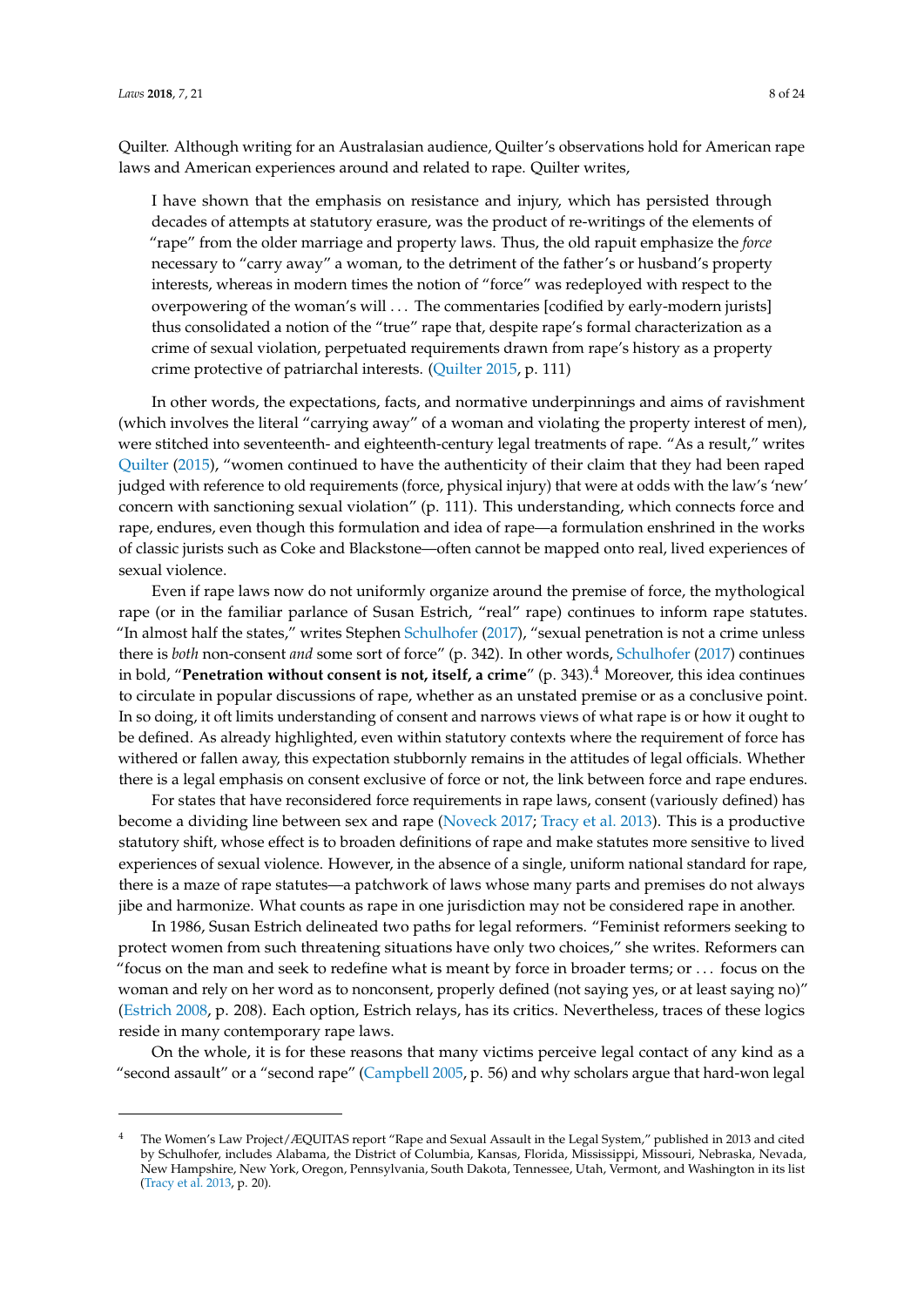reforms have done little to alter the scripts we use to perceive and describe sexual violence. The intent of legal reformers was to expand the space and scope of traditional rape doctrines to exclude reliance on the victim's moral character and to include acquaintance rape. However, reform activists did little to alter how rape is conceptualized or concretized. As Kristin [Bumiller](#page-21-9) [\(1987\)](#page-21-9) asserts, "Both traditional rape law and the feminist law reformers share a vision in which the boundary between sex and rape is defined by the woman's nonconsent" (p. 76). The expectation of force and the fallacy of agency only serve to propagate traditional notions of rape. The stranger rape remains the benchmark of a real rape [\(Bumiller](#page-21-9) [1987,](#page-21-9) p. 77). It is the job of the victim, and their lawyer, to curate a narrative that most closely approximates this image. It is this failure of the law—the stagnant reporting and conviction rates, the ongoing intrusions into a woman's sexual history, the automatic skepticism of victims, and the unyielding focus on force—that prompts [Caringella](#page-21-5) [\(2009\)](#page-21-5) to argue that "reforms have largely served a symbolic and educative function" (p. 2).

#### **4. Speaking Up and Speaking Out**

Anti-rape activists did not limit their efforts to legal reforms. Alongside feminists working to alter the standards of adjudication in cases of rape and sexual assault, activists also pursued a second, co-equal strategy: to create spaces, opportunities, frames, and concepts to help survivors break out of their isolation and to see their personal experiences more broadly as an assault on women's bodies. While legal reformers focused on making criminal sanctions more accessible and palatable to victims of sexual violence, consciousness-raising activists tailored their efforts to help victims break their silence. At first blush, these coterminous approaches may seem mutually reinforcing. Modify legal procedures to help rape victims make claims in court and you logically open up the space for more people to talk about their experiences. Increase arenas for victims to share their experiences and, together, there is greater demand for and use of legal redress. However, it quickly became apparent that the two strategies were at odds. Although legal reformers worked to provide a space where the claims of rape victims could receive the backing of law, the language of legal rhetoric did not go far enough to embrace the varied experiences of sexual violence. Argues [Bumiller](#page-21-9) [\(1987\)](#page-21-9), "goals, framed and fashioned in the confines of the legal system and liberal legalistic reform, inhibited feminists from moving beyond this 'restricted' definition of rape to phenomenological accounts of victims' experiences that did not easily flow from the framing of events" (p. 78).

This incongruity in approaches has significant implications. Victims of sexual violence experience multiple violations and require interactive interventions to heal. In addition to the physical pain associated with the assault—those emanating from both the violent sexual act itself and any accompanying physical attacks—sexual violence imposes multiple ongoing, and often compounding, hardships. First, the type of violation—the overpowering of one's body and the perversion of routine, intimate and pleasurable acts to impose control and inflict pain—renders sexual violence especially difficult to overcome. Second, in many instances, the physical indicia of sexual violence are invisible to the naked eye. In a typical physical altercation, people see the indicators of violence—bruises, a black eye, a laceration, etc. These visible manifestations of violence make the fact of the violation self-evident—and make it easier for victims to seek and receive support and empathy. In cases of sexual violence, the absence of "evidence"—the lack of outward markers of struggle—makes it more difficult for victims to receive support. They are either forced to resolve, on their own, the cognitive dissonance of *appearing* unharmed while *feeling* brutalized, or risk being accused of lying or exaggerating when they seek assistance. When sex becomes rape—when sexual intimacy is recast as violence—victims are required to find ways to both incorporate this new possibility and distinguish between these two versions of the same act. Without the opportunity to find and engage in forms of mutual validation—to see in others that their own understanding of their experience is accurate and legitimate—victims of sexual violence will process their assault through mutually-reinforcing and destructive lenses of fear and self-doubt.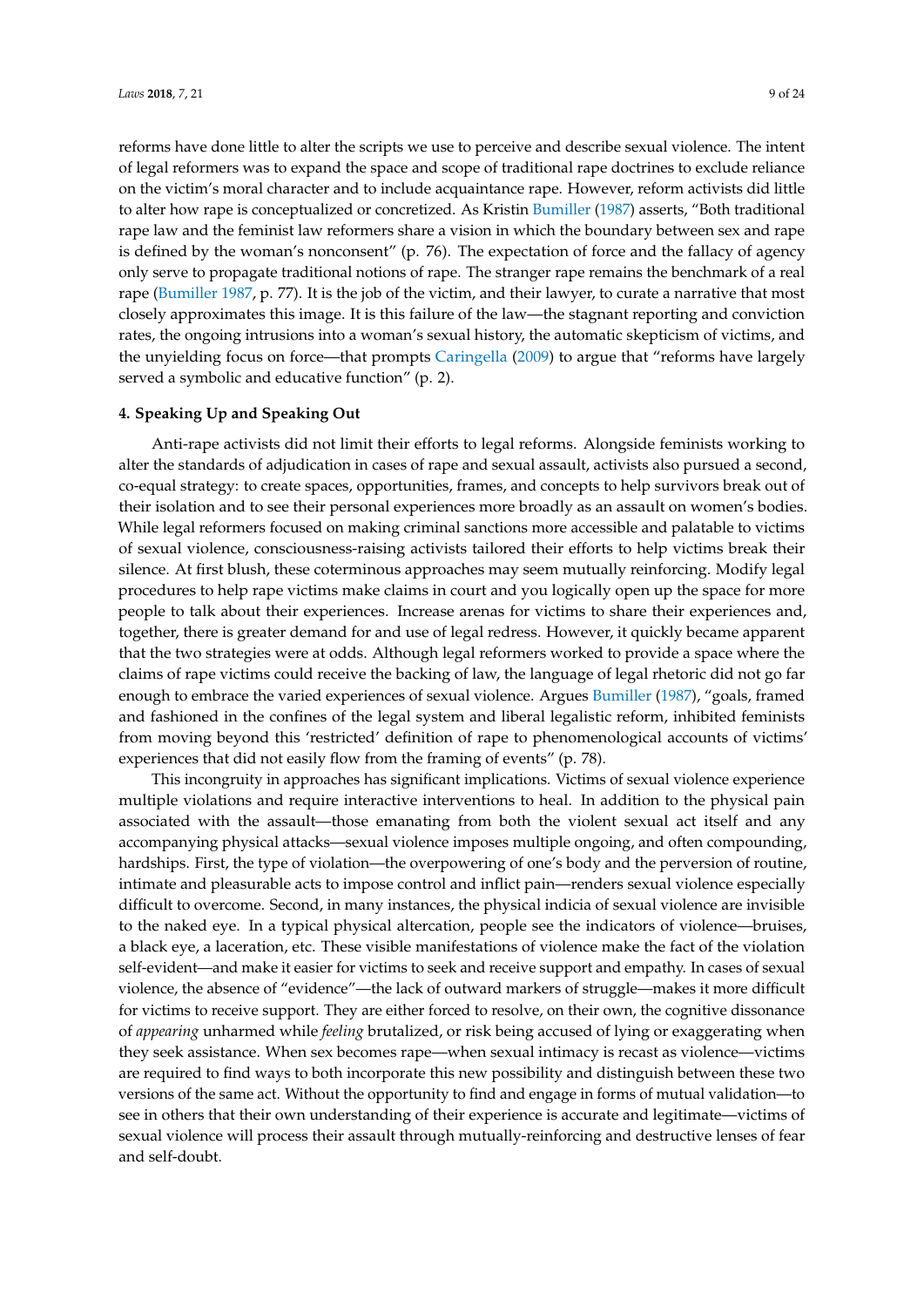Anti-rape activists understood that isolation compounds the effects of sexual violence. By meeting others who had experienced some form of sexual violence, victims could begin the process of realizing that theirs was "not just an individual and unique experience" [\(Cuklanz](#page-21-10) [1996,](#page-21-10) p. 3), but one shared by countless others in myriad ways. Activists sought to craft spaces and strategies to help victims turn their blame away from themselves and towards their assailants and the societal forces and structures that legitimate and facilitate the use of sexual contact as a means of coercion and control. In this way, consciousness-raising is more than just talking or expressing. Through reciprocal interactions of talking and listening, receiving and engaging, survivors of sexual violence construct a shared understanding of sexual coercion as a "social problem" requiring a collective response. According to Miranda [Fricker](#page-22-9) [\(2007\)](#page-22-9), the "process of sharing these half-formed understandings awakened hitherto dormant resources for social meaning that brought clarity, cognitive confidence, and increased communicative facility" (p. 148).

Whereas legal reform focused on expanding the zone of credibility for rape survivors, consciousness-raising activists worked to reveal how sexual violence is experienced to redefine how sexual violence is understood. Consciousness-raising activists understood that, to achieve their specific goals—helping survivors to "construct a [sense of] reality" that accounted for their assault and to "circulate that reality as widely and smoothly as possible throughout society" [\(Cuklanz](#page-21-10) [1996,](#page-21-10) p. 6)—they had to establish a specific approach. After all, consciousness-raising in the context of sexual violence requires different forms and forums of exchange and expression. Acts of deliberation or debate, for instance, rely on discussion and discourse as a means of amassing complementary or competing perspectives to identify consensus or to promote compromise. In deliberative spaces, a premium is paid to the free exchange of ideas—so long as all who are participating are given the option to freely articulate their positions. Public hearings exemplify this approach.

Consciousness-raising serves a different purpose and requires a different set of norms and features. The goal of consciousness-raising is not to provide a forum for debate or deliberation—or for evaluating or dissecting incidences of sexual assault. Neither is the purpose to exact justice against the perpetrators. Instead, consciousness-raising safeguards spaces for survivors to tell their stories. Whereas deliberative spaces are structured to promote consensus and agreement between multiple incongruent perspectives, consciousness-raising focuses on empowerment and healing and will privilege only one voice—that of the survivor. Consciousness-raising attempts to illuminate and share the widespread and varied experiences of sexual violence to empower survivors and to expose the structural and social supports that scaffold ongoing (and increasing) incidences of sexual violence. Advocates curate spaces specifically to avoid reifying traditional conversations about rape in which it is perceived as acceptable to evaluate claims of sexual violence and to treat them as private, individual, and aberrant. Instead, consciousness-raising seeks to promote empathy for survivors and to view sexual violence as collective, frequent and dehumanizing [\(Kelland](#page-22-10) [2016\)](#page-22-10).

Speak outs embody the principles of consciousness-raising and the requirements of empathic listening. Performed frequently on college campuses or in other public settings, speak outs provide a mechanism for victims of sexual assault to declare their experiences both as a way of pushing back on the debilitating effects of sexual violence and as a way of contributing to a collective confirmation of the prevalence of this violence. Among the most critical ingredients, therefore, is a commitment to establishing norms of support, empathy, and acceptance. Speak outs, then, are operating according to a logic that is incompatible with the principles that govern courts of law. In a court of law, witnesses tell their story to provide evidentiary support for their allegations. Legal actors and onlookers are free to evaluate these claims—and to measure them against other forms of evidence. In a speak out, survivors tell their stories to empower, uplift and testify to the ongoing problem of sexual violence. Contestation is not only inappropriate and valueless, but can also be destructive.

#### *#MeToo as Consciousness-Raising*

A survey of #MeToo reveals how it fits within and relates to the longer tradition of consciousness-raising efforts, highlighted above. Indeed, #MeToo discourse carries within it many of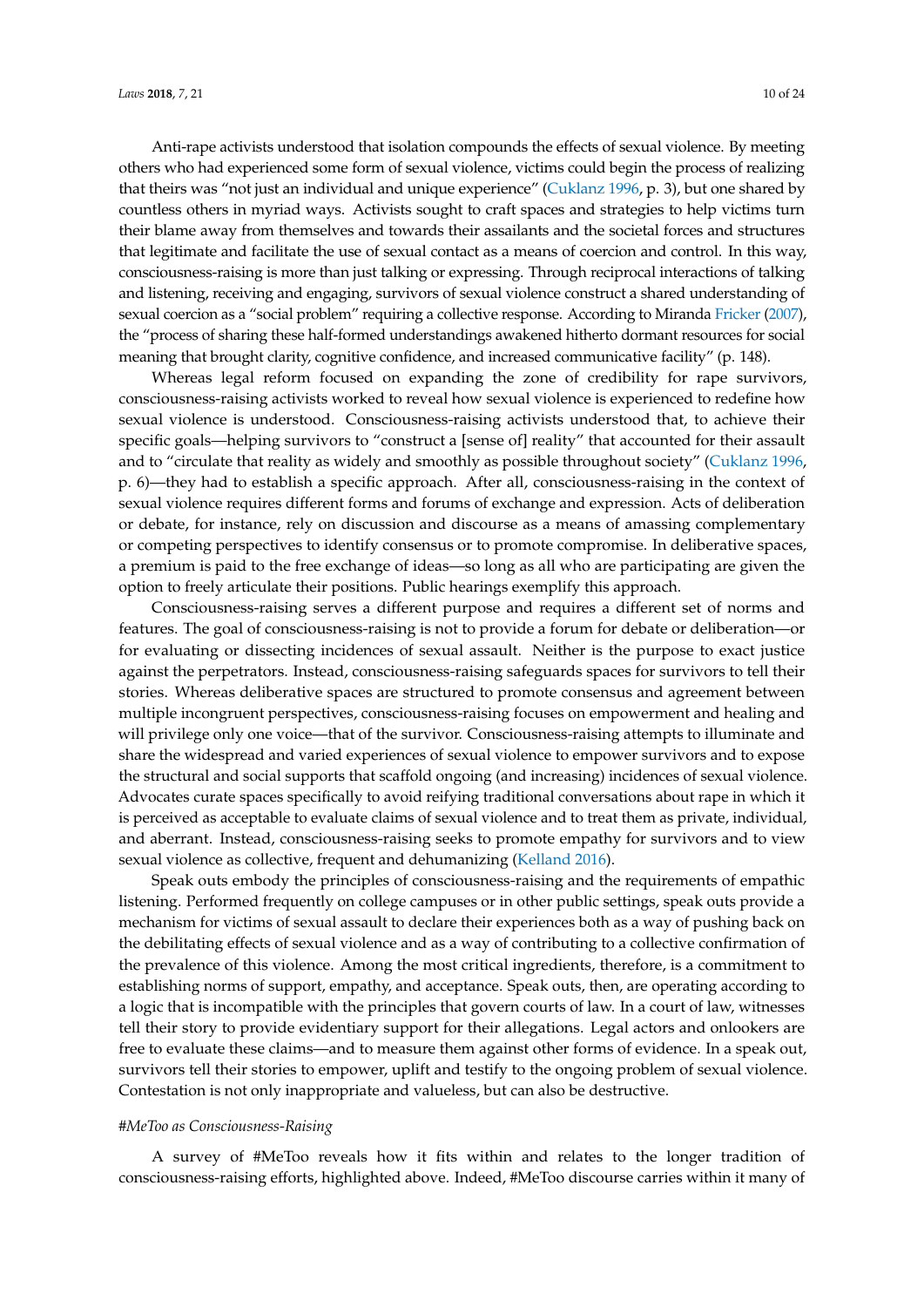the elements, logics, and goals that shaped and structured the use of consciousness-raising to navigate, connect, and process experiences of sexual violence. #MeToo cannot be reduced to, nor is it selfsame with these consciousness-raising efforts. At the same time, like consciousness-raisers, the #MeToo movement, at its best, resists and reveals the imprint of legality, the everyday use of legal concepts and standards, models of legal procedure and legal process, while relating to victims of sexual violence. At its worst, we argue, #MeToo and responses to it, reify ideas of "stranger" rape, reproduce legal understandings of sexual violence, transpose evidentiary burdens and legal standards (such as due process) from the courtroom to the public square, and impose parameters in order to taxonomize variable experiences of sexual violence—to draw distinctions between "bad sex" and "real" rape.

At a moment when it was still nascent, Sophie [Gilbert](#page-22-11) [\(2017\)](#page-22-11) summed up the #MeToo hashtag movement this way:

Unlike many kinds of social-media activism, it isn't a call to action or the beginning of a campaign, culminating in a series of protests and speeches and events. It's simply an attempt to get people to understand the prevalence of sexual harassment and assault in society. To get women, and men, to raise their hands.

The movement is not simply a dipstick, used to measure the pervasiveness of sexual harassment and sexual assault. Rather, like other forms of consciousness-raising, #MeToo exists to prove a point. It reveals something already known to many women and men. However, it does not, nor did it, stop here. Even if in the first instance a call for "women, and men, to raise their hands," the movement quickly reached beyond this founding goal.

Activists loaded #MeToo with new purposes and aims. The #MeToo movement became plural, as writers fabricated associational links that connected this movement to any one of several (usually interlocking) issues and outlooks. "The #MeToo movement is one more wave in a long line of feminist calls for careful attention to how women spend their time and energy each day, and one more reminder that women's expenditures should not be significantly larger than men's," writes Sara [Maurer](#page-22-12) [\(2018\)](#page-22-12). With a similar emphasis on labor and work, #MeToo, relays Sarah [Seltzer](#page-23-4) [\(2017\)](#page-23-4), makes plain the inadequacy of "lean in" philosophy.<sup>5</sup> The assumption that embeds this philosophy, that "workplaces are fine just as they are," crashes up against the hard reality of workplaces *as they are*. "As many of us knew all along but are seeing even more clearly now, workplace inequality isn't about a problem deep within ourselves. It's about the sexist, exploitative hyper-capitalist minefield that comes with working in 2017," argues Seltzer.

Circulating through these assessments of #MeToo is an obvious revolutionary design and fervor. This design is cleanly captured in Charlotte Shane's *Splinter* article, "We Harpies Want More." "*Firings are not enough*," [Shane](#page-23-5) [\(2018\)](#page-23-5) writes. #MeToo is about sexual harassment, sexual violence and predation, but it is about more too. "The post-Weinstein moment isn't a war on sex. It's a long-overdue revolution" [\(Flanagan](#page-22-13) [2017\)](#page-22-13). The proliferation of #MeToos in social networks trains attention to the conditions that make sexual violence possible. That is, the spread of #MeToos across all social media "channels" draws attention to structure—to the design of institutions and the content (and organizing principles) of culture. As situated by some commentators, #MeToo, the problem of sexual violence, cannot be treated without also addressing a system that licenses other forms of overlapping oppression and violence. #MeToo, for these commentators, intersects with and is inextricably connected to a raft of other issues and causes, prominent among which are racial and economic justice. [Shane](#page-23-5) [\(2018\)](#page-23-5) puts it this way:

Instead of taking victory laps, we've been reminding each other that we need to turn our attention to domestic workers, and to men who've been violated; that the core problem is

<sup>5</sup> An idea made famous by Sheryl Sandberg in her 2013 book *Lean In: Women, Work and the Will to Lead*, New York: Alfred A. Knopf.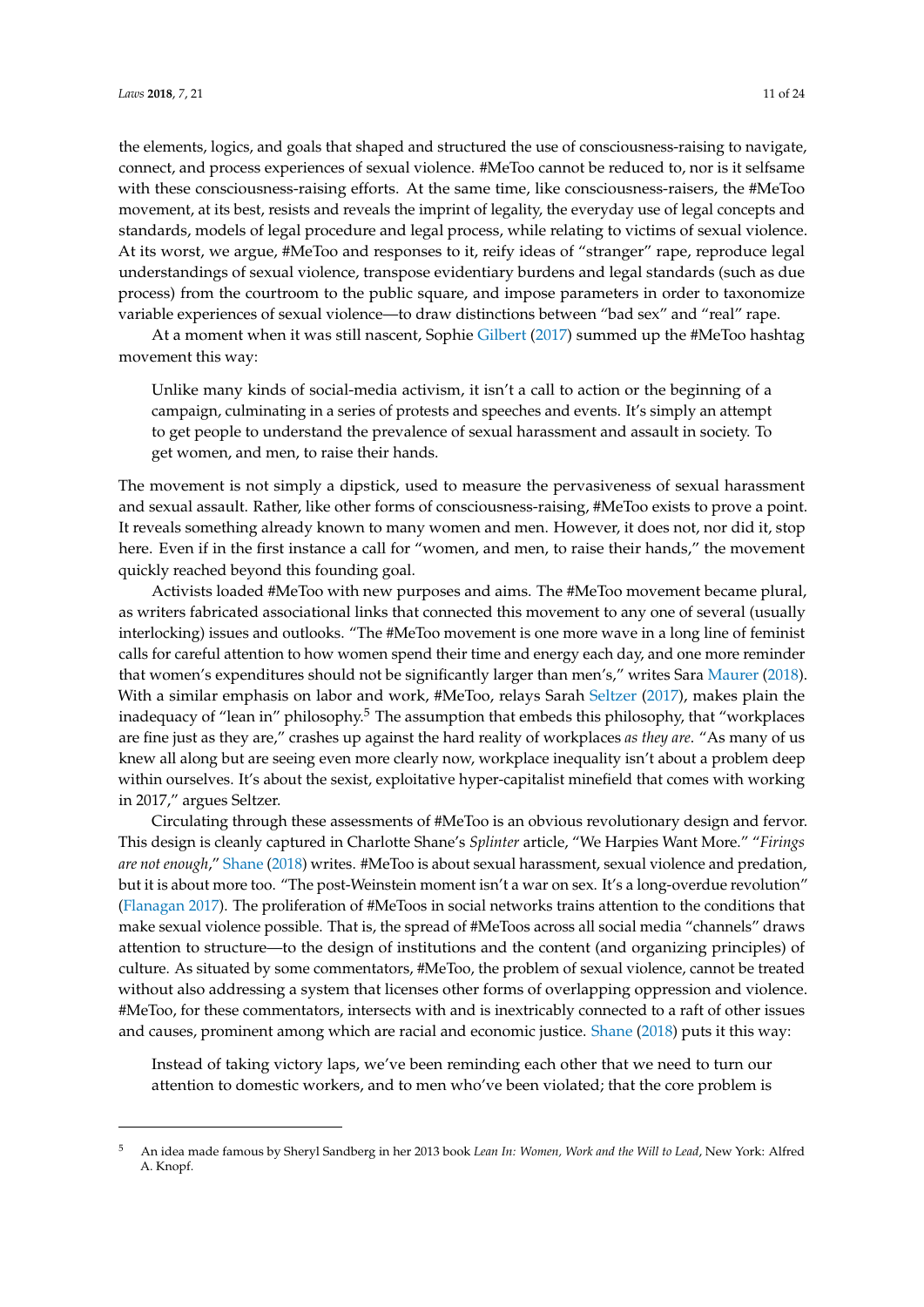not sex but work, and not sex but authority; that to disregard or otherwise erase race is to render any so-called progress worthless; and that the firings are not nearly enough.

However, what remains to be seen is how or if #MeToo has recast our world. As the *New Yorker*'s Jia [Tolentino](#page-23-6) [\(2018\)](#page-23-6) highlights, a backlash is coming. There is talk of "sex panics" [\(Geesen](#page-22-14) [2017\)](#page-22-14), violations of "due process" [\(Panahi](#page-23-7) [2017;](#page-23-7) [Yoffe](#page-23-8) [2017\)](#page-23-8), victim-scripts [\(Fargo](#page-21-11) [2017\)](#page-21-11), denials of agency [\(Rothschild](#page-23-9) [2017\)](#page-23-9), "witch hunts" [\(Dalmia](#page-21-12) [2017\)](#page-21-12), and a "blurring" of lines between legally-distinguishable forms of sexual violation [\(Geesen](#page-22-14) [2017\)](#page-22-14). #MeToo may yet survive this backlash. At the same time, the movement #MeToo spurred may be without sufficient endurance to realize the aims some commentators envisage for it.

Calls for "due process" and counter-hashtag campaigns are frequently used to minimize, invalidate, and erase the experiences of sexual violence reported by women and men. Within these calls, legal concepts are fused with everyday understandings and often inform evaluations of sexual violence. In the context of the #MeToo moment, legal discourse operates in ways that potentially forestall discussion and cut off conversation that would interrogate experiences of sexual violence and draw these experiences into a larger, social frame. Further, working within this discourse, and invocations of "due process," is an assumption and an expectation that normal legal pathways are clear of obstacles for victims of sexual violence, when in fact these pathways are ridden with obstacles and peril.

However, these calls and hashtag uses are now pitted against a movement that puts stock in victim reports. It is true that #MeToo may be a watershed. Accompanying #MeToo has been an adjustment in how reports of sexual violence are received in the public square. As much as "Believe All Women" is invoked with more than a tincture of skepticism by some commentators, this shift in terms of how the credibility of victims is addressed in the public square represents a reversal. Critics who contend "due process is better than mob rule" miss the point [\(Weiss](#page-23-10) [2017\)](#page-23-10). The aim, and point, is not (or is not always) criminal prosecution. "In the 1970s—and still today, I might add—such acts of speaking out are usually defined by feminists as 'agency'—an active defiance and resistance to the patriarchal prescription of silence and shame," notes Dubravka Zarkov [\(Davis and](#page-21-13) [Zarkov](#page-21-13) [2018,](#page-21-13) p. 4). #MeToo, in part, encourages resistance to this prescribed silence, and inoculates against patriarchy-inscribed shame by linking experiences of sexual violence—by de-privatizing these experiences, and making them part of a larger, public narrative. In this sense, #MeToo represents an exercise in consciousness-raising. One metric by which to measure the success of #MeToo is structural change. An obvious goal of many #MeToo activists is change at the system level. However, another metric is the extent to which #MeToo inspires conditions in which speaking out becomes normal and possible in the absence of social sanction and stigmatization. Notably, these two metrics and goals cannot be disentangled. "[A]gency has always been important for feminism precisely because it is more than an individual capacity; rather, it is *practice* that is instrumental for social change," remarks Zarkov [\(Davis and Zarkov](#page-21-13) [2018,](#page-21-13) p. 4). However, it's here that the potential limits of #MeToo become noticeable.

As stated above, *Me Too* was created by Tarana Burke "to 'let other survivors know they are not alone' and create solidarity with the victims" [\(Davis and Zarkov](#page-21-13) [2018,](#page-21-13) p. 3). The solidarity and community that results from a hashtag movement may be of a qualitatively different kind than what resulted from feminist-led movements of the 1970s. These latter movements used consciousness-raising to forge durable links between women and to develop communities of praxis.

Within the #MeToo moment intersects countless others. These others form the context for #MeToo, but also embed within it, and help to shape both it and responses to it. From the outset, #MeToo was posed as a response to the Harvey Weinstein scandal. Thus, while focused on experiences of sexual violence, there has been, throughout, an unrelenting focus on individuals. This emphasis sometimes overwhelms other aspects of the movement, and may siphon off some of the movement's more radical energies. Although not necessarily mutually exclusive, this emphasis on individuals—the testimony of individuals, individual (often celebrity) perpetrators—may work to cross-purposes with the ambition of forging a movement that creates durable links of solidarity and encourages collective activism.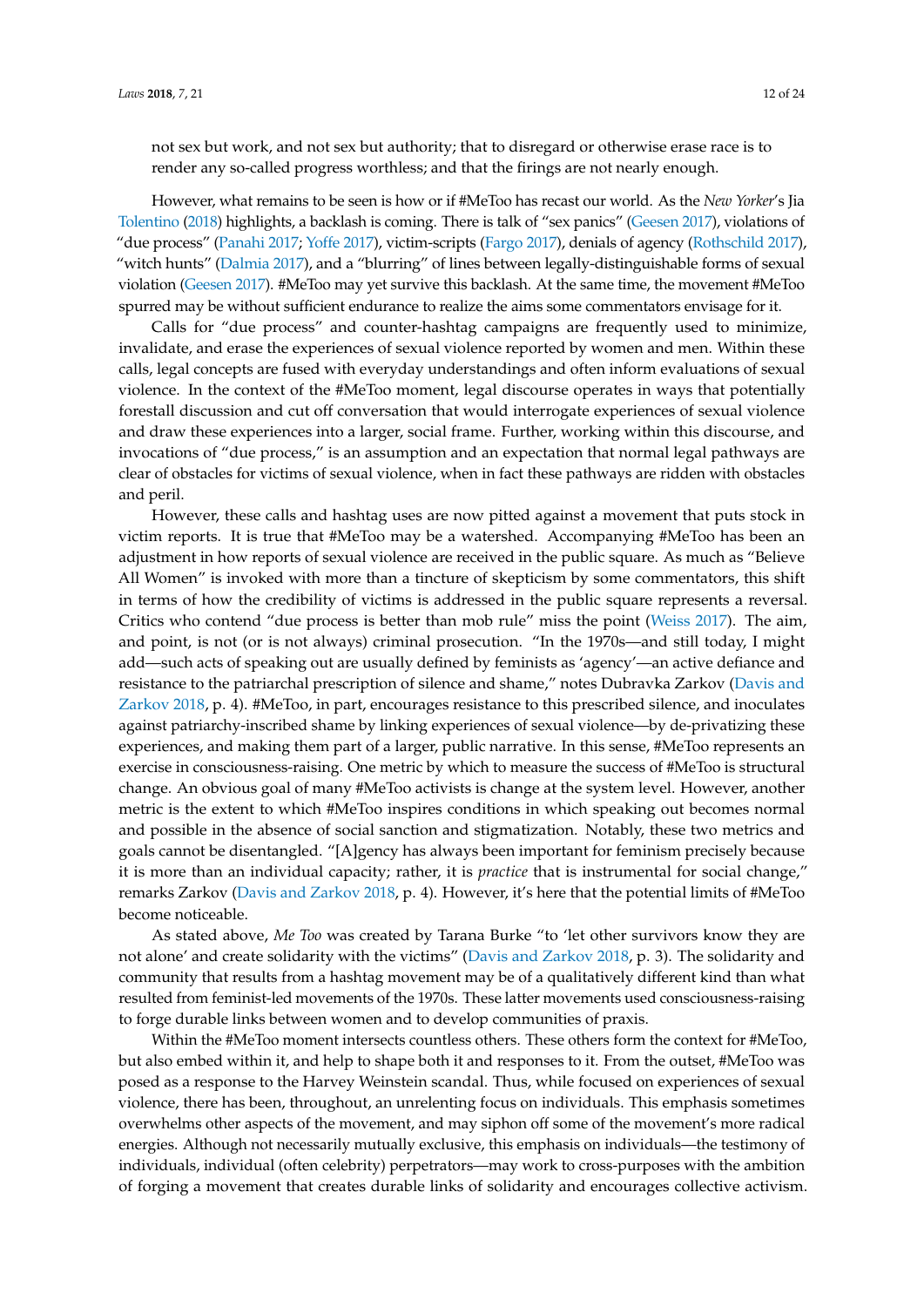As Kathy Davis puts it, what distinguishes #MeToo from some other movements, such as *Take Back the Night*, is that the latter

kind of activism does not focus on the testimony of individual woman, but frames sexual violence as a collective issue facing all women, which requires raising public awareness and involving both women and men in grass-root activism as well as transforming institutions which condone violence against women. [\(Davis and Zarkov](#page-21-13) [2018,](#page-21-13) p. 5)

Furthermore, venue and medium may matter. Forming interpersonal links and creating intersubjective, shared meanings and understandings may be more easily accomplished in person than it is through social media. The links and meanings that result from the one may be more durable and lasting than what results from the other. This is not to say that hashtag activism does not produce effects in the world. It is also not to suggest that social-media activism cannot spur grass-roots activities aimed at sweeping social and political change. Experience supplies varied demonstrations that it can. However, the experience of proclaiming "#MeToo" online and making this proclamation within the context of something akin to a speak out may be qualitatively different, and may produce different effects. Paradoxically, #MeToo may unite by creating digital connections, and, at the same time, atomize by substituting these digital connections for their real-world, analog equivalent.

However, the limits of online organizing ought not be overblown, nor should these new patterns of activism be exclusively assessed with reference to old templates and expectations about what activism is. While the legacy of #MeToo remains unclear, what is clearer is how movements such as #MeToo can contribute to and spur forms public discourse that may operate as a kind of antidote to the "patriarchal prescription of silence and shame." However, the extent to which this is so is unclear. Whether #MeToo will result in permanent adjustments in how reports of sexual violence are received in the public square remains an open question. Nor is it clear that the forms of communication #MeToo inspires are desirable and productive. The #MeToo wave may yet recede. Nevertheless, if and when it does, it is likely the landscape that is revealed will be changed in some ways, but not others.

#MeToo may remake some features of our social and political environment. It may also contribute to the development of new social and political forms and new patterns of habit that vitiate some effects and the operations of legality on responses to sexual violence. At the same time, legal concepts frequently appear in #MeToo discussions, which often develop with reference to binaries and ways of thinking that further sediment legalistic understandings of (and reactions to) sexual violence. For example, within responses to the #MeToo movement and reactions to the claims of victims can be found an emphasis on legal taxonomy. Is this sexual harassment? Is that rape? Further, even where commentators aim to decouple and disaggregate understandings of sexual violence from legal standards and benchmarks, the new understandings of sexual violence that result are sometimes developed in reference to, and so reproduce these benchmarks and standards.

#### **5. Law's Limits in Public Discourse**

Even outside of a courtroom, law supplies normative benchmarks and puts down parameters that can narrow one's vision of and regulate responses to sexual violence. Regardless of where conversations about sexual violence occur—or to what end—law has the potential to cast a shadow on the experiences of victims. When this happens, there is a double effect. First, these experiences are drawn into comparison with legalistic notions of sexual violence and sexual violation. Second, the disjunction between lived experiences of sexual violence and relevant legal benchmarks becomes a justification to invalidate and disregard the former lived experiences. These "effects" are especially prevalent and visible in two case examples. The first example considers responses addressed to Aziz Ansari's interactions with a woman known as "Grace." The second examines responses to an Obama-era survey. The purpose of the survey was to furnish baseline statistics wherewith to make sense of and roughly capture the prevalence of experiences of sexual violence.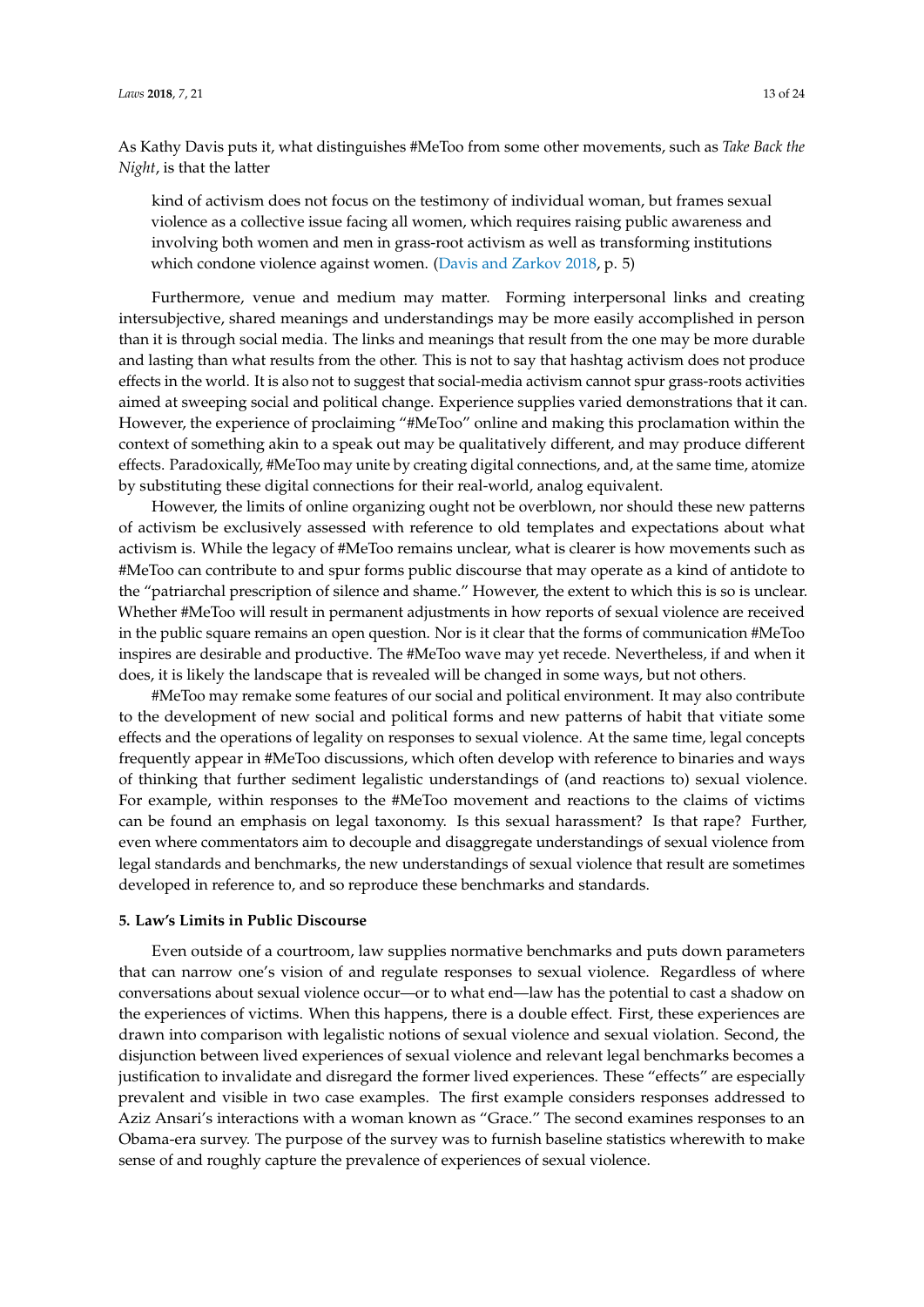#### <span id="page-13-0"></span>*5.1. Grace*

A recent story published by *babe.net*—in the midst of #MeToo—recounts a date, and what followed it, between Aziz Ansari and a woman referred to in the report as "Grace." Julianne [Escobedo](#page-21-14) [Shepherd](#page-21-14) [\(2018\)](#page-21-14), of *Jezebel*, offers this précis.

. . . Babe.net published a detailed account of an encounter between "Grace," an anonymous 23-year-old photographer, and the actor Aziz Ansari. It described a September 2017 incident in which Grace says that she and Ansari went on a date after first meeting at an Emmys afterparty, and how, at the end of the date, Grace said Ansari coerced her into sexual behavior that was well beyond her boundaries, ignoring her verbal and nonverbal attempts to stop their sexual exchange.

Some commentators, after parsing the facts of Grace's story, simply attach a label of "bad sex" to the account, and then move on to excoriate *babe* for promoting a narrative and story that drains women of agency and even for distributing "revenge porn" [\(Flanagan](#page-22-15) [2018\)](#page-22-15). Bari Weiss' treatment in "Aziz Ansari Is Guilty. Of Not Being A Mind Reader" travels in this vein. "If he pressures you to do something you don't want to do, use a four-letter word, stand up on your two legs and walk out his door," writes [Weiss](#page-23-11) [\(2018\)](#page-23-11). Caitlin Flanagan also travels this path. Flanagan presents a model of sexual coercion that should, by now, ring troublingly familiar. Harkening on different times, [Flanagan](#page-22-15) [\(2018\)](#page-22-15) recalls, "[if] a man tried to push you into anything you didn't want, even just a kiss, you told him flat out you weren't doing it." She goes on,

They told you to do whatever it took to stop him from using your body in any way you didn't want, and under no circumstances to go down without a fight. In so many ways, compared with today's young women, we were weak; we were being prepared for being wives and mothers, not occupants of the C-Suite. But as far as getting away from a man who was trying to pressure us into sex we didn't want, we were strong.

With this passage, Flanagan puts down foundations for and telegraphs the larger argument: "Apparently there is a whole country full of young women who don't know how to call a cab, and who have spent a lot of time picking out pretty outfits for dates they hoped would be nights to remember" [\(Flanagan](#page-22-15) [2018\)](#page-22-15). At the same time, the scenario Flanagan sketches above becomes a normative slide-rule against which experiences of sexual violence are weighed and considered. This scenario reproduces the expectation that force—and resistance—accompanies or ought to accompany sexual violence. To be fair to Flanagan, this is not her point. However, nested within a string of claims that appear to chide today's "young women" for failing to be "strong," this passage construes Grace as complicit, and her experience merely one of bad sex.

Flanagan goes on to relay that Grace's claims cannot be supported by a reconstruction of the facts.

Was Grace frozen, terrified, stuck? No. She tells us that she wanted something from Ansari and that she was trying to figure out how to get it. She wanted affection, kindness, attention. Perhaps she hoped to maybe even become the famous man's girlfriend. He wasn't interested. What she felt afterward—rejected yet another time, by yet another man—was regret. [\(Flanagan](#page-22-15) [2018\)](#page-22-15)

Flanagan parses the details of Grace's account, the circumstances around the encounter, and offers a verdict. Is this sexual assault? No, she reasons. Digging through the contents of Grace's story, Flanagan is unable to isolate the elements and hallmarks of true sexual assault. However, this finding altogether elides Grace's perspective and makes Grace a bystander in this process of adjudication. Flanagan overlooks Grace's experience of violation, and, in so doing, substitutes a version of the prototypical, mythological rape in its place.

Weiss' commentary organizes around a similar set of plot points. [Weiss](#page-23-11) [\(2018\)](#page-23-11) contends,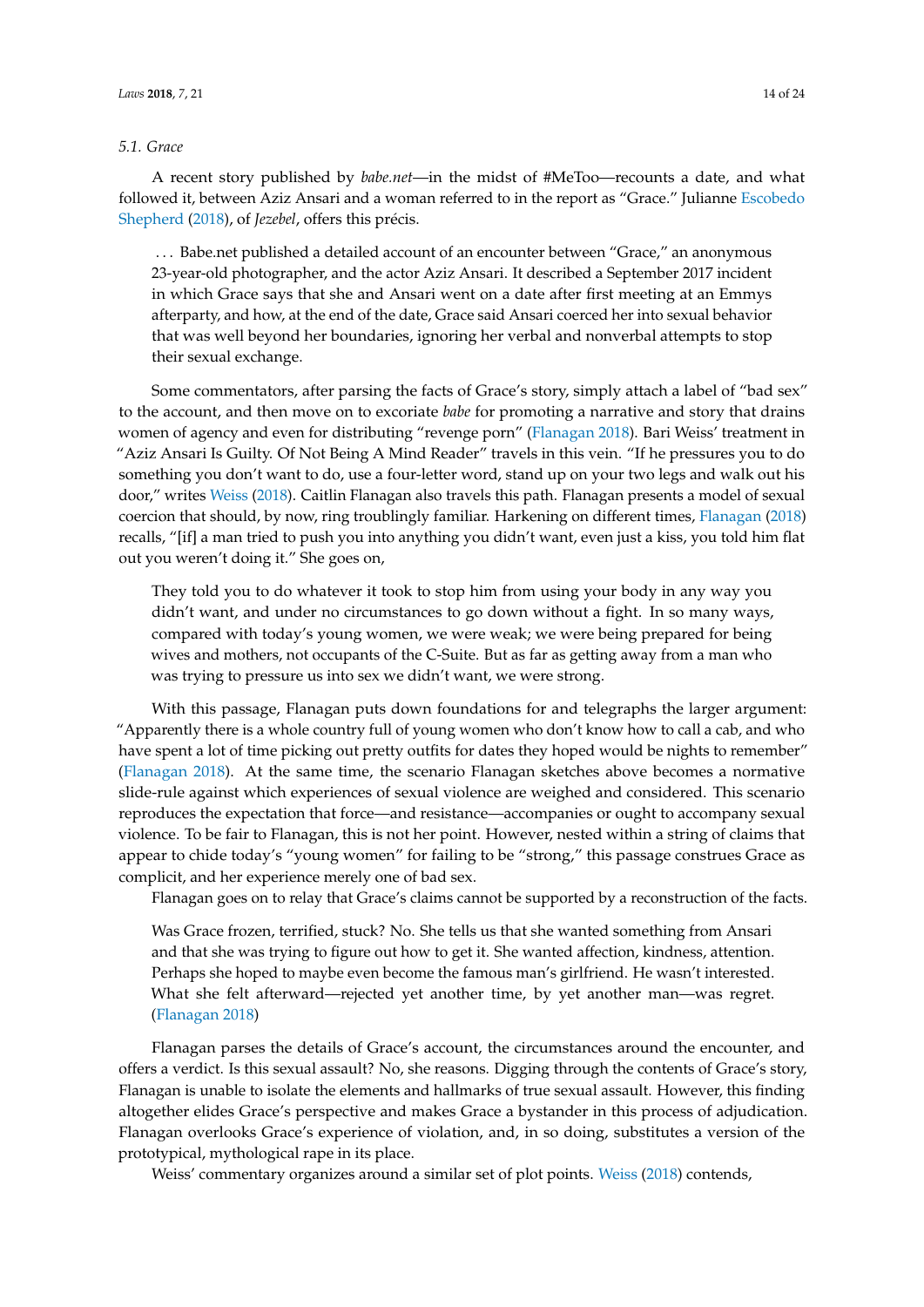But the solution to these problems does not begin with women torching men for failing to understand their "nonverbal cues." It is for women to be more verbal. It's to say, "This is what turns me on." It's to say, "I don't want to do that." And, yes, sometimes it means saying goodbye.

She later continues,

To judge from social media reaction, they also see a flagrant abuse of power in this sexual encounter. Yes, Mr. Ansari is a wealthy celebrity with a Netflix show. But he had no actual power over the woman—professionally or otherwise. And lumping him in with the same movement that brought down men who ran movie studios and forced themselves on actresses, or the factory-floor supervisors who demanded sex from female workers, trivializes what #MeToo first stood for. [\(Weiss](#page-23-11) [2018\)](#page-23-11)

Within these two passages circulate normative precepts transposed from the law and legal understandings of rape. In the first instance, Weiss specifies what counts, and does not count for consent. "It's to say, 'I don't want to do that,'" Weiss explains. "Nonverbal cues," however, are too opaque, inscrutable, and difficult to puzzle out. "It is for the women to be more verbal." The implication Weiss makes is troubling: a sexual encounter cannot be assault in the absence of an "I don't want to do that." Such a sexual encounter lands somewhere else in that typology. In the taxonomy of sexual experiences, this is "bad sex." Likewise, *Vox* writer Alexia Fernández [Campbell](#page-21-15) [\(2018\)](#page-21-15) evaluates, "Some—like the Aziz Ansari story—are more clearly in the realm of gross (if legal) behavior."

In the second passage, Weiss puts in place another foundational plank that supports her ultimate finding. Ansari "had no actual power over the woman—professional or otherwise." This is a categorical statement—it admits no alternative possibility. Ansari simply "had no actual power." Weiss loads "power" with weight, and implies that proper application of the criterion of power yields a different finding about Grace's experience. It would be wrong to "lump" Ansari in with figures such as Weinstein, who wield *real* power—who have access to a deep well of financial resources, social and political capital. It is important to grapple with the ways in which power makes sexual coercion, sexual violence, possible. But Weiss' narrow specification of power allows her to read coercion out of Grace's story and disregard the "social media reaction" which sees "a flagrant abuse of power in this sexual encounter." It also allows Weiss to disregard Grace's stated experience.

Ansari instructed her to turn around. "He sat back . . . and motioned for me to go down on him. And I did. I think I just felt really pressured. It was literally the most unexpected thing I thought would happen at that moment because I told him I was uncomfortable." [\(Way](#page-23-12) [2018\)](#page-23-12)

That Weiss disregards Grace's experience is unsurprising. Weiss' op-ed is calibrated to different aims. It was not written with the goal of sharing the experience and forging connections. Its purpose is to arrive at a finding of fact, to evaluate and *judge* the experience. "Aziz Ansari is Guilty," Weiss' article announces, "Of Not Being a Mind Reader." Of what, then, is Ansari *not* guilty? Weiss' answer is clear: sexual assault.

Others have used Grace's experience with Ansari to, as Stassa [Edwards](#page-21-16) [\(2018\)](#page-21-16) puts it, "map the wilderness of bad sex." Commonplace notions of consent fail to square with the actual content of sexual experiences. Norms and expectations about sex, it is argued, are in need of thorough revision. "Bad sex can be an uncomfortable moment or a forgettable night, but it can also be an experience that lingers for decades, forming the core of personhood," explains [Edwards](#page-21-16) [\(2018\)](#page-21-16). "The refusal to untangle consent leaves us with, as Grace says, in a state of confusion with the need to 'validate' experiences that exist in the chasm between 'bad sex' and sexual assault." What #MeToo must do, [Edwards](#page-21-16) [\(2018\)](#page-21-16) charges, is "enter the chasm and map its boundaries and label what resides there. It needs to ask whether or not we're content with the physical and narrative shapelessness of the chasm." In this way, Edwards' excellent treatment connects to a larger tradition whose raison d'être is to, as Edwards puts it, bring order to a "state of confusion" and "validate" the experiences of victims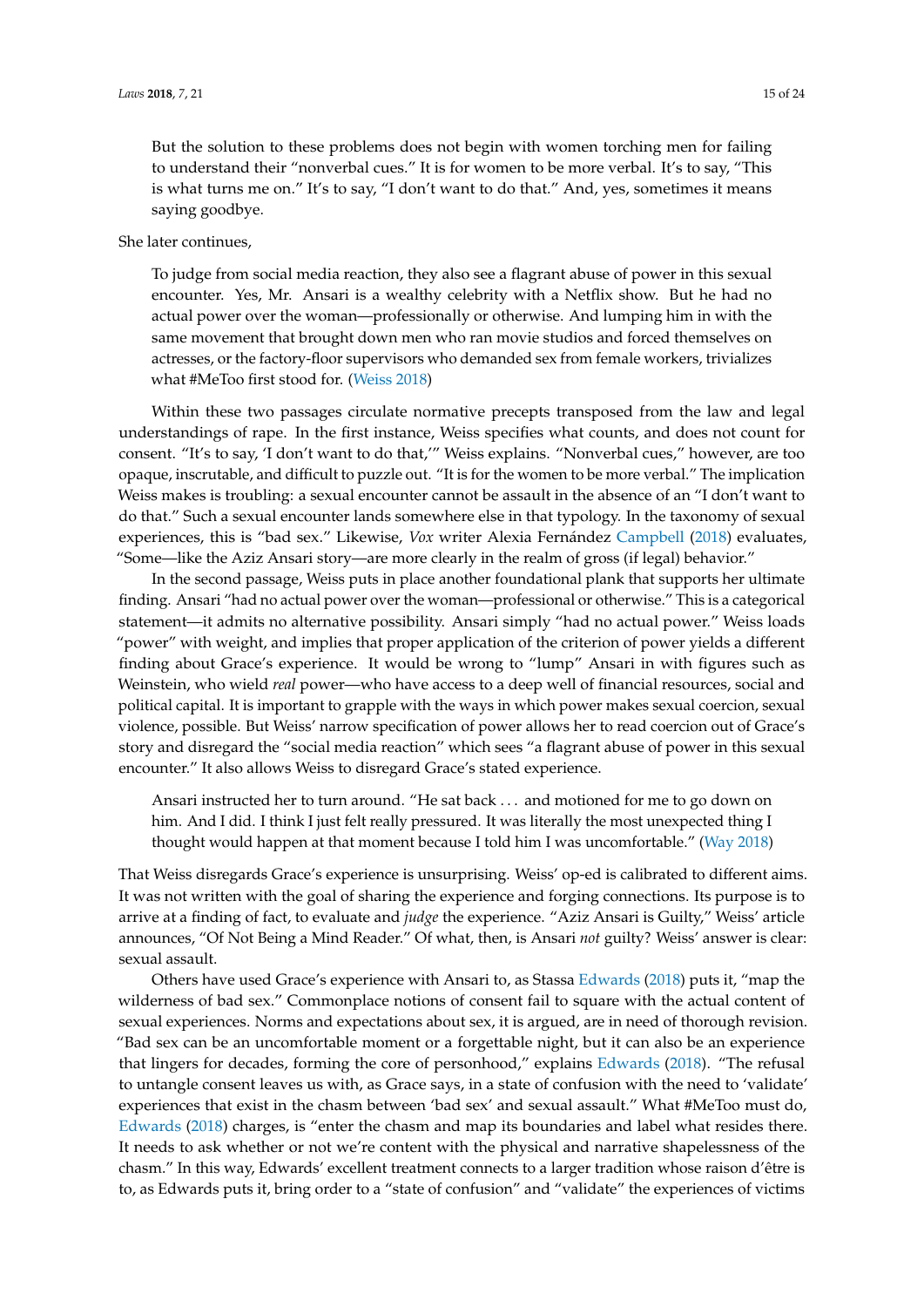of sexual violence. In particular, Edwards constructs an analysis around Kate Manne's, whose work, as Edwards notes, pries open and theorizes this chasm, delivering analytical and taxonomic tools that can be used to capture a range of experiences that fail to square with "legal definitions of sexual assault and rape" [\(Edwards](#page-21-16) [2018\)](#page-21-16).

Ann Cahill, responding to and building on the work of Nicola Garvey, theorizes in consonant (but not selfsame) patterns, and aims to subject these "ethical gray areas" to philosophical scrutiny [\(Cahill](#page-21-17) [2016,](#page-21-17) p. 757). Like Manne, Cahill uses novel conceptual tools to categorize and make sense of sexual interactions that fall into an interstitial chasm, similar to the one Edwards describes. In particular, [Cahill](#page-21-17) [\(2016\)](#page-21-17) acknowledges

the fact that these interactions are constructed in the social imaginary as part and parcel of normalized heterosex, while at least some forms of sexual assault are constructed in the social imaginary as aberrant and worthy of social condemnation, indicates that the different phenomena may not only function differently in terms of their social and political meanings, but also may carry distinct ethical meanings to the women who experience them. (p. 752)

Cahill granularly unpacks the content of these experiences (as presented by Garvey), and in so doing, grapples with the complicated ethics of "unjust" heterosex. Importantly, Cahill, rather than projecting a meta-narrative onto these experiences and disregarding the claims of women, takes these claims seriously. As Cahill points out, the experiences recounted by women, which although are part-and-parcel of normalized hetereosex, generate confusion and are themselves ambiguous. This ambiguity, writes Cahill, "the ways in which, from the perspectives of the women who experienced them," these experiences "seemed to fit into neither the category of clearly ethical, consensual sex or that of clearly unethical, nonconsensual sex—is central and persistent" [\(Cahill](#page-21-17) [2016,](#page-21-17) p. 751). Cahill's treatment is neither hemmed in nor bound by legal distinctions and a legal understanding of rape [\(Cahill](#page-21-17) [2016,](#page-21-17) pp. 758–59). Nevertheless, it is possible that legality is at work and operative in the experiences of the women with whom Cahill (Garvey too) is concerned. Whether these taken-for-granted (legal) boundaries and distinctions *produce* ethical grey areas as of the sort Cahill studies is an open question. Although a matter that requires focused study, it is plausible that the frustration, ambiguity, and confusion that accompanies sexual experiences that occupy this seeming middle ground may be, *in part*, an effect of the operations of legality.

Edwards also attempts to escape legal distinctions and legal understandings, however, may inadvertently reproduce both. On the one hand, Edwards is clear that one's sense of sexual violation ought not be tied to or informed by legal understandings. She [\(Edwards](#page-21-16) [2018\)](#page-21-16) explains,

That Grace is trying to navigate this chasm is clear, but it is an uncharted wilderness in many respects, marked only with warnings that entry is dangerous, perhaps even perilous. Consent is the technical boundary to the chasm—which, in theory, should protect us from tumbling to its ground—a legally drawn line dividing sexual assault and an "awkward sexual experience." But even this line is not as evident as, perhaps, it should be.

Edwards theorizes experiences of sexual violation with an explicit eye to escaping the strictures of legal distinctions and troubling the illusion that, in Edwards' words, the law offers clear-cut, vividly demarcated boundaries between "sexual assault and 'an awkward sexual experience.'" However, even here, legal benchmarks provide scaffolding—a set of reference-points used, in one way or another, to make sense of and come to grips with experiences of sexual violence. Edwards' evaluation may naturalize existing legal understandings of "sexual assault," which represent one pole at one end of the chasm in which Edwards is interested. At the same time, Edwards' commentary, and perhaps Cahill's work too, draws into focus tensions and ambiguities that put into relief how lived experiences of sexual violation fail to square with statutory constructions of sexual assault or rape. In some part, then, both participate in the un-making of this chasm, a task which, both show, involves listening to and linking experiences, and changing what is common sense and "normal." Nevertheless, the task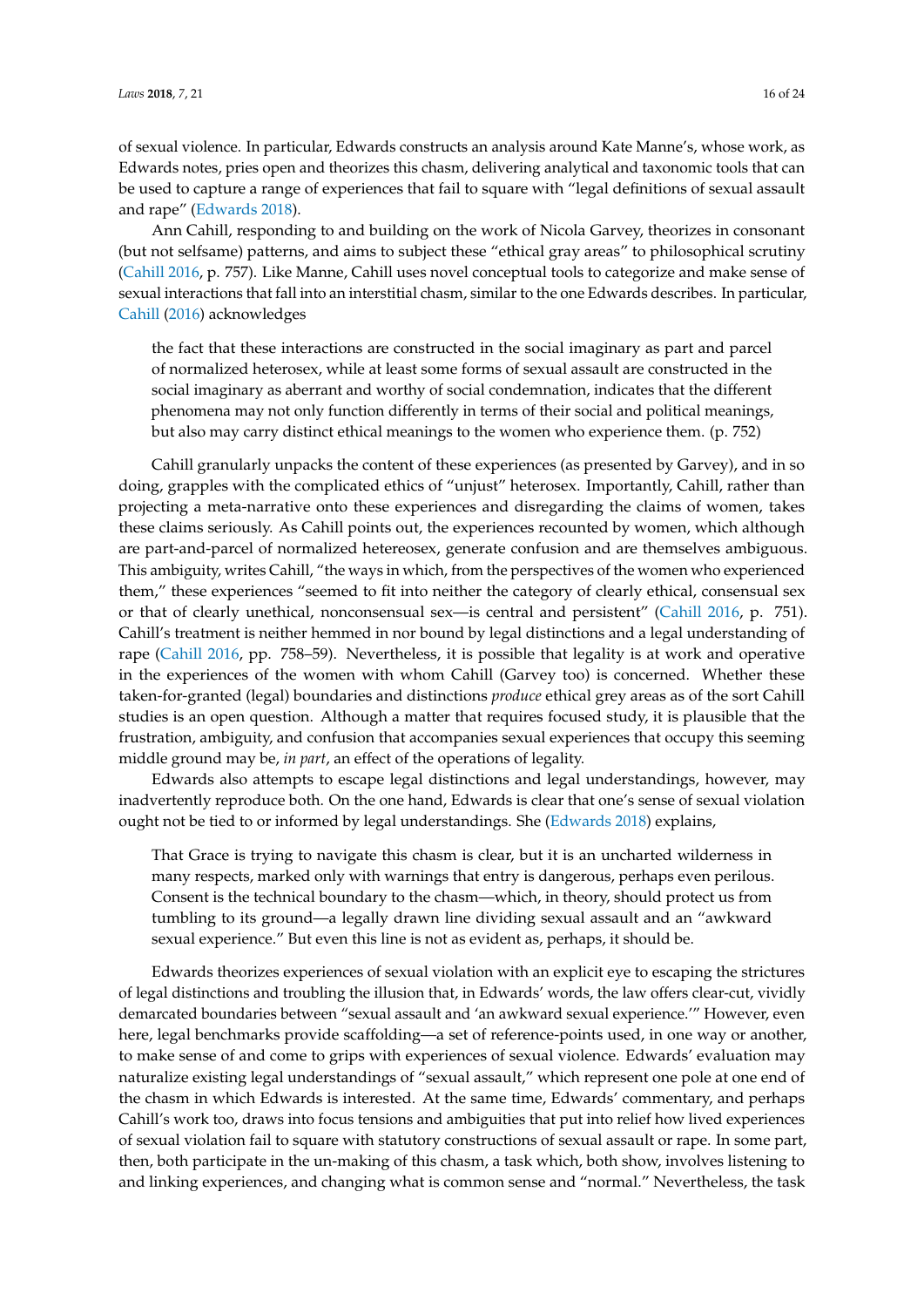of un-making—or making sense of—this chasm may involve more than mapping ethical grey areas and fabricating conceptual tools that can be used to distinguish between varying degrees of sexual violation. To do so may first entail understanding sexual violence in a way that does not defer to or reproduce regulative ideals extracted from the law.

#### *5.2. One-in-Five*

Some might view the recourse to legalistic evaluations of Grace's narrative as fair game because of the public, targeted and explicit nature of her accusations. However, legalistic and antagonistic responses are neither infrequent nor limited to stories like Grace's. Instead, public discussions around sexual violence—whether on college campuses, in the workplace or in the context of relationships—are often subjected to legalistic interrogations—even in the absence of references to specific allegations or individuals. Legality is frequently invoked as a response to the full range of sexual violence narratives, whether they involve targeted accusations, anonymous stories or even references to aggregate rape statistics.

In 2014, President Obama launched an initiative to end what many viewed as a crisis of sexual assault on college campuses. In a speech to the White House Council on Women and Girls, the president lamented the frequency of campus-based sexual violence, citing the "1 in 5 women on college campuses [who have] been sexually assaulted during their time there" [\(Obama](#page-23-13) [2014\)](#page-23-13). Obama's reference to "1-in-5"—a statistic that had been, most recently, derived from research generated by the American Association of Universities—represents a way of empirically grounding a broader discussion about the effects of sexual violence and the responsibility of public officials to make college a safer place, especially for women (the predominant victims of sexual violence).<sup>6</sup> Although it painted a grim picture of the risks of sexual violence, especially for college-age women, the statistic was in no way an aberration or an artifact of a single study. While there is significant disagreement over the methods and metrics used to evaluate the incidence of sexual assault—and therefore sizeable variation in the rates calculated by researchers—there are other studies that have derived similarly unsettling statistics [\(Malmsheimer](#page-22-16) [2014\)](#page-22-16).

For instance, in 2000, the Bureau of Justice Statistics issued a report estimating the risks of rape that women face during an average five-year college career as "between one-fifth and one-quarter" [\(Fisher et al.](#page-22-17) [2000,](#page-22-17) p. 10). Scholarship based on research generated by *Ms. Magazine* references one-in-six women who had been the victim of completed or attempted rape during the previous year—and more than one-in-four who had been the victims of completed or attempted rape since the age of 14 [\(Warshaw](#page-23-14) [1988\)](#page-23-14). These statistics were widely publicized on college campuses during the late 1990s during first-year orientations and dorm meetings, and inspired campuses to encourage women to carry "rape whistles" and laminated emergency cards. This most recent iteration of one-in-five seemed consistent with at least some of the better-known studies of campus-based assault.

However, despite its conformity to decades old studies, when President Obama referenced "1-in-5" to promote a "fundamental change in our culture—a shift in how we think about sexual violence", [\(Obama](#page-23-13) [2014\)](#page-23-13) reporters and pundits flocked to the airwaves and the Internet to express their profound dismay as well as doubt. They were dismayed over the fact that politicians were both publicly referencing the statistic and using it to promote safety measures on campus. They doubted whether the statistic was even true. Reporters sidestepped the bigger story—the increased rates and risks of substance abuse, depression or suicidality that accompany sexual violence; the ongoing struggles that victims encounter when building and maintaining relationships; and the decreased capacities to have trust in others and have confidence in oneself—especially when sexual violence happens at the hands

<sup>6</sup> This statistic has been reproduced in several studies commissioned more recently—including in surveys that sampled a broader cross-section of American colleges and universities.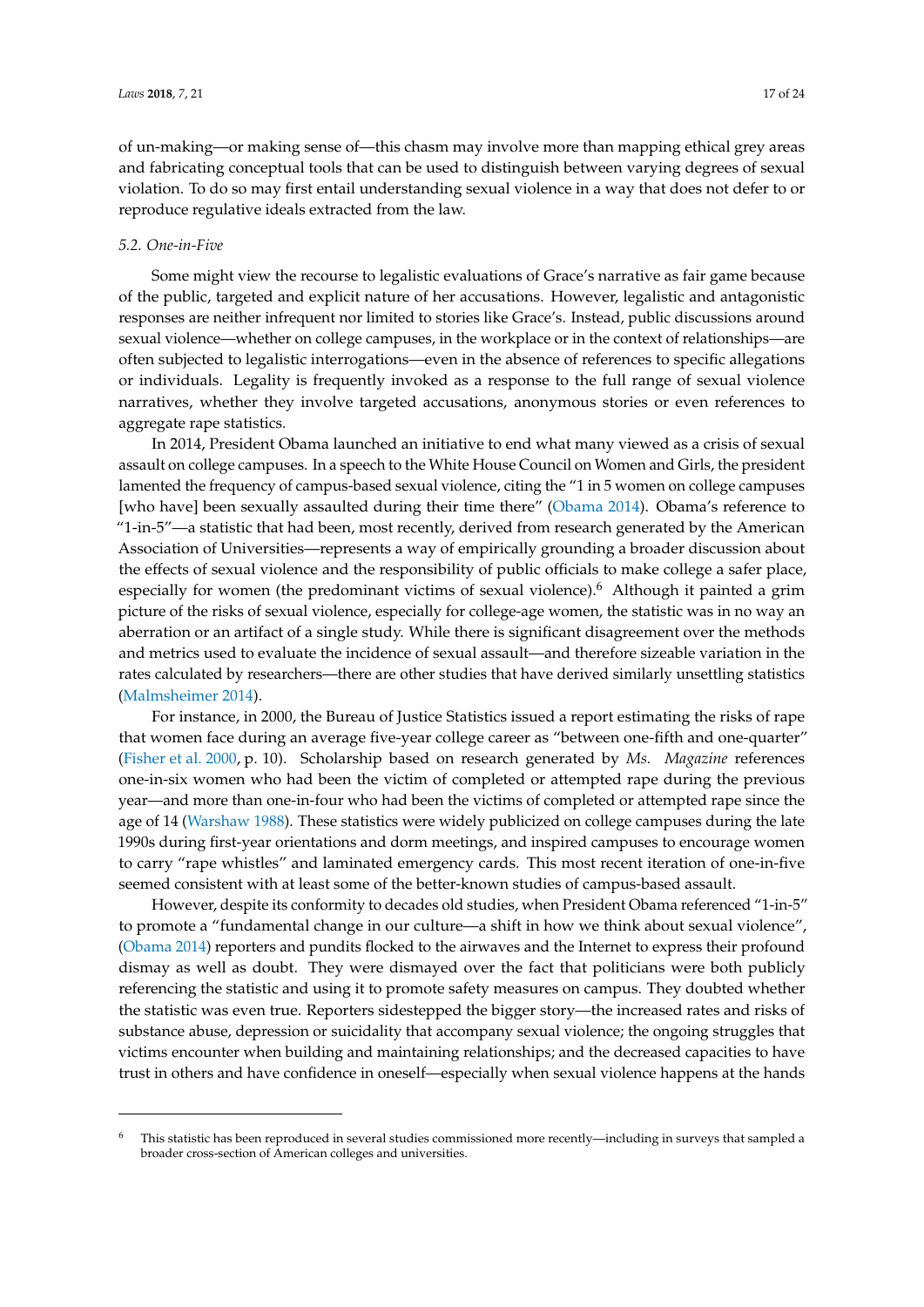of an acquaintance or intimate partner. Instead, reporters of all partisan and ideological stripes focused on debunking "1-in-5".

The bulk of these criticisms made either direct or thinly veiled allusions to legalistic conceptions of rape or sexual assault—and focused especially on what critics perceived as a vast departure between the standards or definitions used in formal legal proceedings and researcher or respondent understandings of sexual violence. Their primary targets were the American Association of Universities Survey and a survey of all adult women generated by the Centers for Disease Control that had calculated a similar rate of rape among all women. These surveys, explained one reporter investigating the "one-in-five" statistic, employ a behavior-based rather than a criminal-justice approach to data collection and coding. A criminal-justice—or what we would refer to as a legalistic—approach asks respondents directly whether they have been raped or sexually assaulted [\(Kessler](#page-22-18) [2015\)](#page-22-18). Surveys that utilize this kind of approach to questions and coding—such as the oft-cited Bureau of Justice Statistics survey (BJS)—typically reveal far lower rates of sexual assault than surveys or interviews that are centered on behaviors or experiences [\(Kessler](#page-22-18) [2015\)](#page-22-18). Although the BJS survey had revealed a similarly high estimation of campus-based rape in 2000, its recent estimates calculated a far lower risk for college women. Researchers have long criticized the criminal-justice approach for failing to account for two serious drawbacks of the legalistic lens: that victims of sexual assault or rape may be reticent to recognize or acknowledge their experience with unwanted or nonconsensual sex as rape or sexual assault and that survey participants are either unaware of or will shy away from applying legal standards and conceptions to their own experiences [\(Kessler](#page-22-18) [2015\)](#page-22-18).

Feminists argue that among the most enduring symptoms of sexual violence is the inability for victims to name their experience as violence or assault even when they feel violated and forced. This fact, after all, is what compelled consciousness-raising activists to push for spaces and strategies to help victims express their anger, sadness, confusion, and rage over having been stripped of their right to authorize the use of their own body—and to hold others responsible for their pain. Recognizing that the BJS survey likely replicated factors that lead to underreporting and, therefore, likely underestimated the incidence of sexual violence on campus, surveys such as the AAUS or the CDC survey deliberately employ a behavioral approach. These surveys avoid using legalistic concepts and instead ask participants to choose from a variety of plausible descriptions of sexual experiences or respond to a set of open-ended questions. Included in the questions are language and descriptors that allow participants to indicate the degree to which their sexual experiences were nonconsensual, forced, coerced or the result of incapacitation.

Once collected, the data are then analyzed and coded by researchers according to widely agreed upon standards (derived from legal settings) for what constitutes different forms of sexual violence. Not surprisingly, given what we know about how difficult it is for individuals to acknowledge or "correctly label" their own experiences of "sexual assault," surveys using the behavioral approach reveal higher rates of sexual violence. However, both the results—and the process itself—were treated with extreme skepticism shortly after Obama referenced the findings of behavior-based research. The bulk of the doubt leveled against "1-in-5" and the behavior-based surveys centered on the lack of legal concepts referenced in the survey. For instance, Glenn [Kessler](#page-22-18) [\(2015\)](#page-22-18) of the *Washington Post* took particular issue with this question in the survey:

Sometimes sex happens when a person is unable to consent to it or stop it from happening because they were drunk, high, drugged, or passed out from alcohol, drugs, or medications. This can include times when they voluntarily consumed alcohol or drugs or they were given drugs or alcohol without their knowledge or consent. Please remember that even if someone uses alcohol or drugs, what happens to them is not their fault. When you were drunk, high, drugged, or passed out and unable to consent, how many people have ever ....

Kessler spends considerable time assessing the degree to which coding of these responses as rape have, mistakenly, included instances of consensual, yet inebriated, sexual encounters. Positive responses to this question account for approximately 50% of the rapes calculated by analysts. Kessler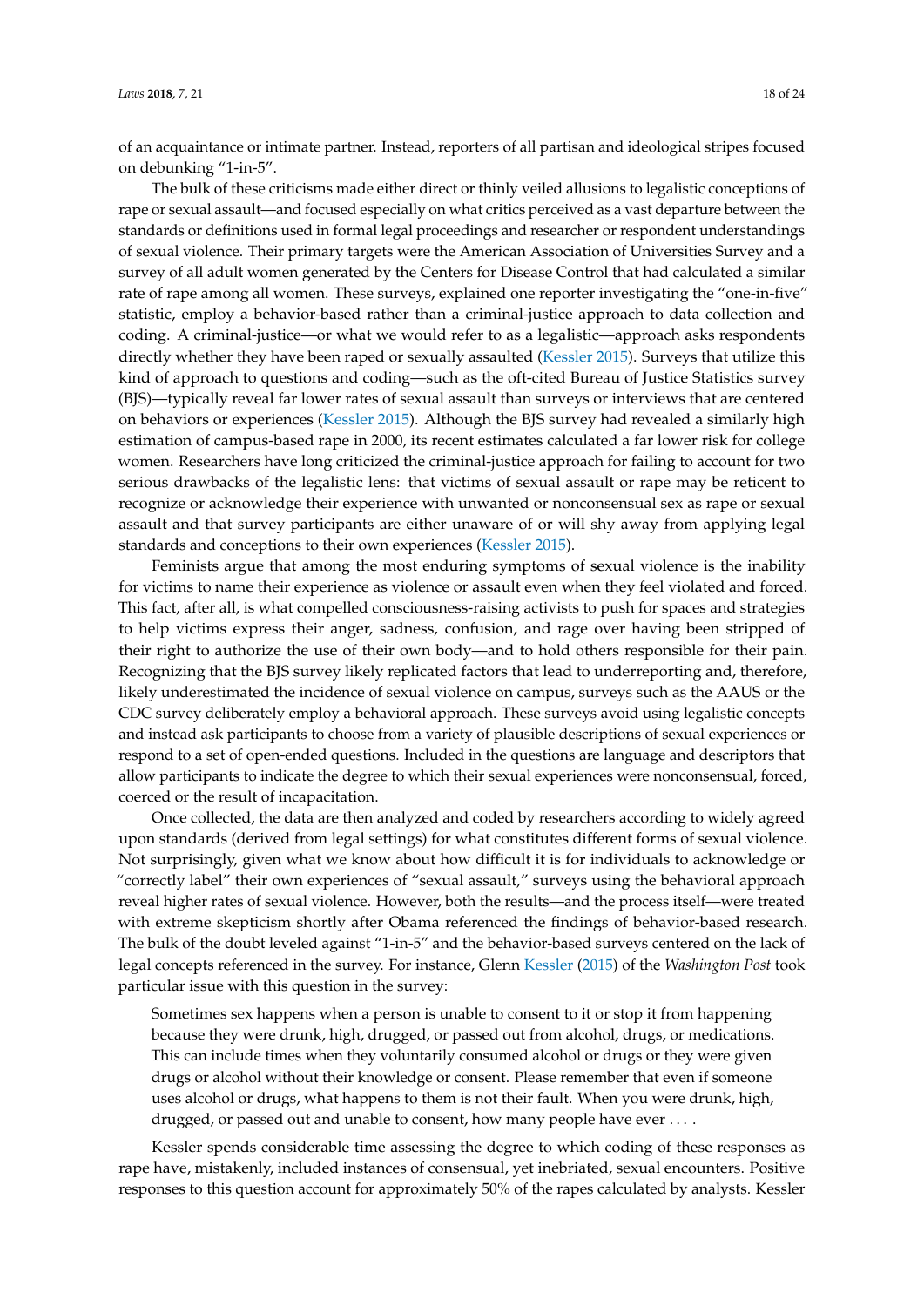references the fact that CDC officials had developed specific protocols when interviewing each survey participant—making sure that respondents understood the question to include only nonconsensual instances of "under the influence" or "incapacitated" sexual encounters, rather than consensual acts. However, he dismisses—without any evidence, save the magnitude of the results—the utility and legitimacy of the question and its inclusion as an indication of sexual violence.

Christina Hoff Sommers, of the American Enterprise Institute (AEI), similarly cast doubt on the inclusion of alcohol or drug-induced incapacitation as a context for nonconsensual sex. She asks:

If a woman was unconscious or incapacitated then every civilized person would call it rape. But what about sex while inebriated? I mean, few people would say that intoxicated sex alone constitutes rape, indeed a nontrivial percentage of all customary, sexual intimacy—including marital sex—probably falls under that definition. [\(Schow](#page-23-15) [2014\)](#page-23-15)

Supporting the legalistic-survey approach over behavior-based strategies, she states, plainly, "No one interviewed was asked if they'd been raped or sexually assaulted" [\(Schow](#page-23-15) [2014\)](#page-23-15). Note Sommers' inclusion of marital sex as seemingly beyond the reach of rape and sexual assault—a nod to outdated and deeply limiting conceptions of the marital context as being exempted from instances of sexual violence.

After striking down the notion that alcohol-induced incapacitation or nonconsent is a form of sexual assault, Kessler moves on to what he regards as "interesting oddities" in the CDC survey. Here, he notes, "something called 'sexual coercion'" [\(Kessler](#page-22-18) [2015\)](#page-22-18)—casting doubt on the long-held belief that victimization in the context of sexual violence includes not only physical force but also threat, pressure and other nonphysical forms of duress. The second "oddity," according to Kessler, is the "made to penetrate" question—a recent addition to behavior-based surveys. These questions are meant to respond to another deficiency in criminal-justice surveys: the failure to capture male victims of sexual violence. Statistics on rape and sexual assault have traditionally focused on women as the primary victims of sexual violence—and men as the perpetrators [\(Struckman-Johnson and](#page-23-16) [Struckman-Johnson](#page-23-16) [1994\)](#page-23-16). One explanation for this could be that, empirically, women are more likely to be raped and men more likely to perpetrate rape. Another explanation, however, stems from the criminal-justice model of forcing victims to apply legalistic labels to their sexual victimization [\(Stemple](#page-23-17) [and Meyer](#page-23-17) [2014\)](#page-23-17). If men have traditionally been counted out of the statistics on sexual assault, they are far less likely to see concepts such as "rape" or "sexual assault" as applicable or relevant to their own experiences of sexual violence [\(Mezey and King](#page-23-18) [1987\)](#page-23-18). This is true even if the characteristics of the acts themselves—forced sex—provide clear-cut instances of sexual violence. Alluding to this question as an attempt to capture incidents "*allegedly* involv[ing] women forcing men to engage in sex," Kessler seems to cast doubt on the possibility that men can experience sexual violence as victims as well as perpetrators [\(Kessler](#page-22-18) [2015\)](#page-22-18). In fact, the author offers little more than an allusion to tradition as a reason for not addressing male sexual victimization: men have never been considered the victims of sexual violence, and, therefore, they never will. Of course, this is exactly the kind of intransigence in our understanding of sexual violence that the question is trying to empirically dispel.

Generally, critics and skeptics of "1-in-5" and its accompanying narratives, hold up the criminal-justice or "legalistic" approach to data collection as legitimate and behavior-based surveys as the work of charlatans. In her article, tellingly titled "Obama and the fiction of 'Rape Culture,'" *Hill* reporter Wendy [McElroy](#page-22-19) [\(2014\)](#page-22-19) refers to the BJS approach as "reasonable" and its findings (6.1 out of 1000 female college students) as the "actual rate of sexual assault" on campus. In so doing, she casts aside behavior-based researchers as either imposters or agents of "rape culture zealots" [\(McElroy](#page-22-19) [2014\)](#page-22-19). David French, a reporter for the *National Review*, describes "1-in-5" as having produced "hysteria" on college campuses by promoting a "fake crisis" of sexual violence [\(French](#page-22-20) [2017\)](#page-22-20). *US News* reporter Caroline [Kitchens](#page-22-21) [\(2013\)](#page-22-21) portrays "1-in-5" as an "alarming statistic" responsible for promoting a "movement built on a foundation of dubious statistics and a distorted view of masculinity." As part of a panel organized by the Independent Women's Counsel, ironically called "An Honest Conversation About 'Rape Culture' and Sexual Violence," AEI's Christina Hoff Sommers likens "1-in-5," and the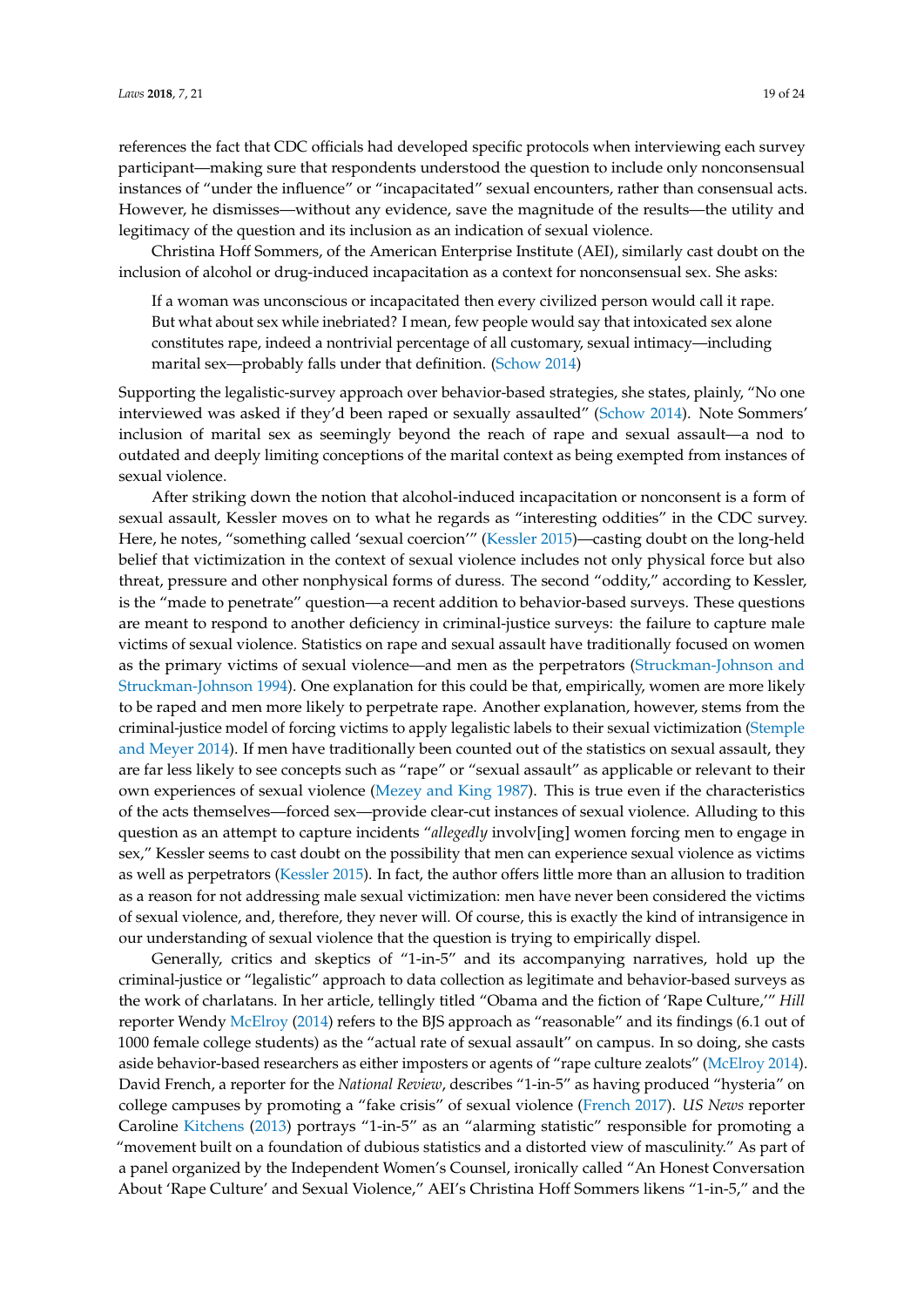momentum it had produced, to the "day-care sexual abuse hysteria of the 1980s." "It appears to me," she argues, "we are in the throes of one of those panics where paranoia, censorship, false accusations flourish" [\(Malmsheimer](#page-22-16) [2014\)](#page-22-16).

Indeed, concerns about false accusations is what animates many of these criticisms. However, these criticisms are misplaced. Unlike the Ansari article, which provoked equally high levels of skepticism, the one-in-five statistic is an aggregate and anonymous account of individuals who have experienced versions of sexual violence. The statistic in no way provides detailed information about specific instances of sexual violence. Neither does it invoke legal allegations against a specific person. However, despite the anonymity and generality of this statistic, legalistic anxieties of due process reign supreme in these articles. Of course, the connection between "1-in-5" and due process is not wholly arbitrary. Spurred, in part, by the frequency of sexual violence on campus, President Obama issued a directive to college campuses—as part of his guidance on Title IX implementation—to reduce the evidentiary standards used by campus-based sexual assault tribunals (referred to by some as "kangaroo courts" [\(Pope](#page-23-19) [2012\)](#page-23-19)). Prior to the institution of this new standard, Title IX permitted campus-based adjudicatory proceedings to evaluate allegations of sexual assault using a "clear and convincing" standard for evaluating the likelihood of guilt. Schools that adopted this standard asked those in a position to judge these proceedings to reach a conclusion of guilt only if the evidence indicated at least a 75 percent likelihood of guilt. As part of his multi-pronged initiative to mete out sexual violence on campus, President Obama instructed universities to use a "preponderance of evidence" standard. This standard, which had been used by multiple universities prior to the issuing of the guidance, permits adjudicators to determine guilt if they feel that most of the evidence points in that direction, and it is the standard used in most civil cases [\(Baker](#page-21-18) [2015\)](#page-21-18).

Some critics of "1-in-5" encased their concerns about the statistic within a broader attack on Obama's new evidentiary guidelines. Their concern centered on the now increasingly threatened due-process rights of those accused of sexual assault. Within their methodological assessments of "1-in-5" and the behavior-based research that supported this statistic, critics cited with certainty that campuses would be "treacherous places for falsely accused men" [\(Kitchens](#page-22-21) [2013\)](#page-22-21). In support of these fears, critics offered no statistical evidence—nothing to combat, for instance, the single-digit rates of reporting among victims of sexual assault or the extremely low likelihood of success among the small number who do report their experiences. Instead, reporters rested their claims on specific failures of due process—cases where an individual had been found innocent, or where a tribunal later found the existing evidence to be insufficiently compelling after a guilty verdict had initially been reached.

Of course, these due-process considerations are important. No system of adjudication should set aside the due-process considerations of those accused of campus-based violations. There may be good reason to worry about the reduced standard of evidence required on Obama's Title IX interpretations (later revised by President Trump). However, as in the Ansari example referenced above, there are ways to make these due-process arguments without attacking the veracity, credibility and validity of the men and women who responded to these surveys—without downgrading or casting doubt on their experiences. Unfortunately, however, the upgrading of due-process rights for alleged perpetrators at the expense of those who just want to *talk* about sexual violence is a tradition—and a clear consequence—of using a legal lens to respond to and digest extra-legal discussions about sexual violence. It is one thing to highlight the due-process rights of those accused of sexual assault, and to weigh them against the rights of victims engaging in formal legal action. This standard is at the core of the rule of law. It is entirely another to challenge the capacity for individuals to name, identify and acknowledge their own experience with sexual violence in anonymized settings in service of due-process rights that are not the least bit threatened.

### **6. Conclusions**

Consciousness-raising helps survivors see forced sex as something different from, and anathema to, intimacy. It helps those who have experienced sexual violence to understand that, while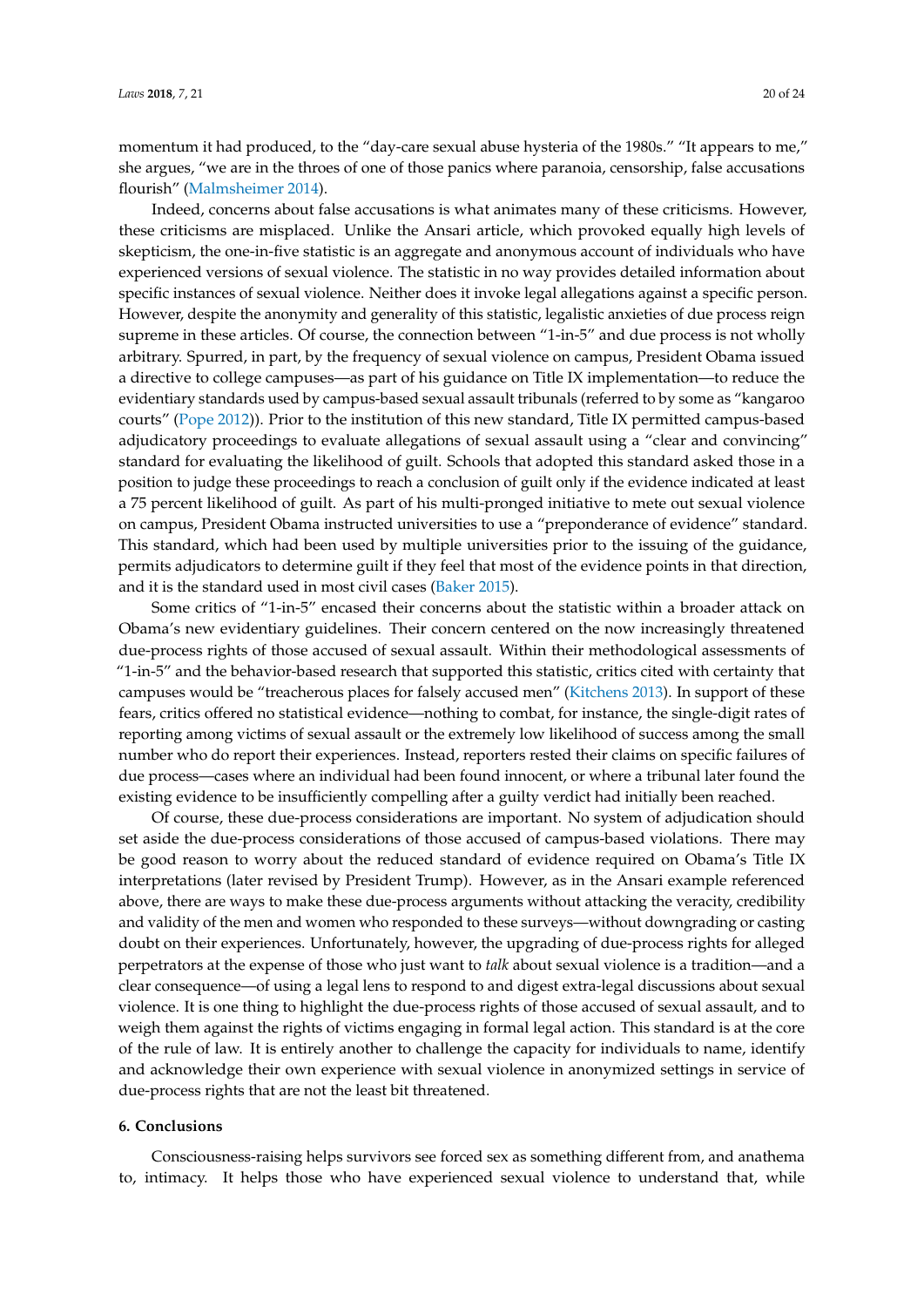masquerading as sex, coopting its gestures and locations, sexual violence subverts and attempts to annihilate the benefits of sex—intimacy, connectivity, agency and pleasure. However, as highlighted, there are circumstances in which the imposition of legality on consciousness-raising discourse may distort and disrupt the possibility of survivors seeking comfort, solace and support through dialogue. In these circumstances, and whether intentional or not, legality in the context of consciousness-raising potentially operates in ways that are counterproductive, encouraging victims of sexual violence to stay silent and to second-guess their experiences, perceptions and reactions. Where legal doctrine marginalizes victims of sexual violence from using the law to mete out justice for their pain, the examples of legality presented above, we argue, show how legality can quarantine victims from others who may help them distinguish sex from violence and understand sexual violence itself as a form of force and battery made possible by certain forms of social arrangement. At its most extreme, legality is a troubling impediment, foreclosing opportunities for victims of sexual violence to share their experiences.

That legal precept, in some circumstances, becomes fused with everyday notions of sexual violence is unsurprising. As some scholars studying the juridification of everyday discourse like to point out, this phenomenon is not new. For example, Mary Ann [Glendon](#page-22-22) [\(1991\)](#page-22-22) opens *Rights Talk* with a familiar quotation from Alexis de Tocqueville's *Democracy in America*, writing, "Wherever he went, he found that lawyers' habits of mind, as well as their modes of discourse, 'infiltrate through society right down to the lowest ranks'" (p. 1). What Tocqueville describes are habits of mind and modes of discourse that are ubiquitous. However, it would be a mistake to construe legality as totalizing. The circulation of legal precept through the social imaginary—the operations of legality in everyday understandings—is neither necessary nor inevitable. Discursive logics, standards, norms, must be continuously reproduced, re-sedimented, and re-enforced. The "social imaginary" is not a monolith, with essential, immutable features. It is always becoming. It has no definite shape or form. It has no content that cannot be un-made and changed. In this vein, the story of #MeToo and legality in everyday responses to sexual violence is as much about resistance, controversion, and thinking beyond or without respect for the strictures of law—patterns of thinking and ways being in the world that are unregulated by legality and its logics—as it about a retrenchment of legal understanding.

However, before legal discourse, models of legal reasoning and legal process are excised from everyday discussions of and responses to sexual violence, legality, its operations and its effects, must be drawn into focus and evaluated. Consciousness-raising discourse, in the form of #MeToo or behavior-based surveys, has, in part, served this function. It has, in some instances, encouraged and enabled debate about the use of legally-enshrined binaries and categories in everyday assessments of sexual violence. By engendering critics, consciousness-raising often highlights the mismatch of legality with consciousness-raising—and perhaps more profoundly the mismatch of law with sexual violence.

However, questions remain. Coming to grips with the effects of legality within the context of sexual-violence-focused consciousness-raising efforts is not something that can be accomplished in a single essay. Further research is needed, whether to elucidate legality's positive payoffs, or to explore its capacity to atomize, individualize, silence, and constrain links to community. A potentially effective route for studying these effects is by comparing, for instance, the structure and features of discourse on sexual violence in the United States with the discursive structure and features that typify responses to sexual violence in regions with different legal standards, procedures or norms. Such a comparative study could put into relief the limits of or even invalidate our argument about legality, by showing how it is particular kinds of *social*, rather than *legal*, arrangements that are principally responsible for the kinds of debates discussed above. Further, a more precise accounting is needed to show how legality operates in the context of sexual violence. How does it create the confusion and ambiguity that characterizes "Grace's" experience—or the pushback against "1-in-5"? Why, and in what way, do individuals rely on statutory constructions of rape and sexual assault as benchmarks and standards for assessing discussions of sexual violence? What are the circumstances under which legality is deployed or invoked? To answer these questions, one must speak not only to sexual violence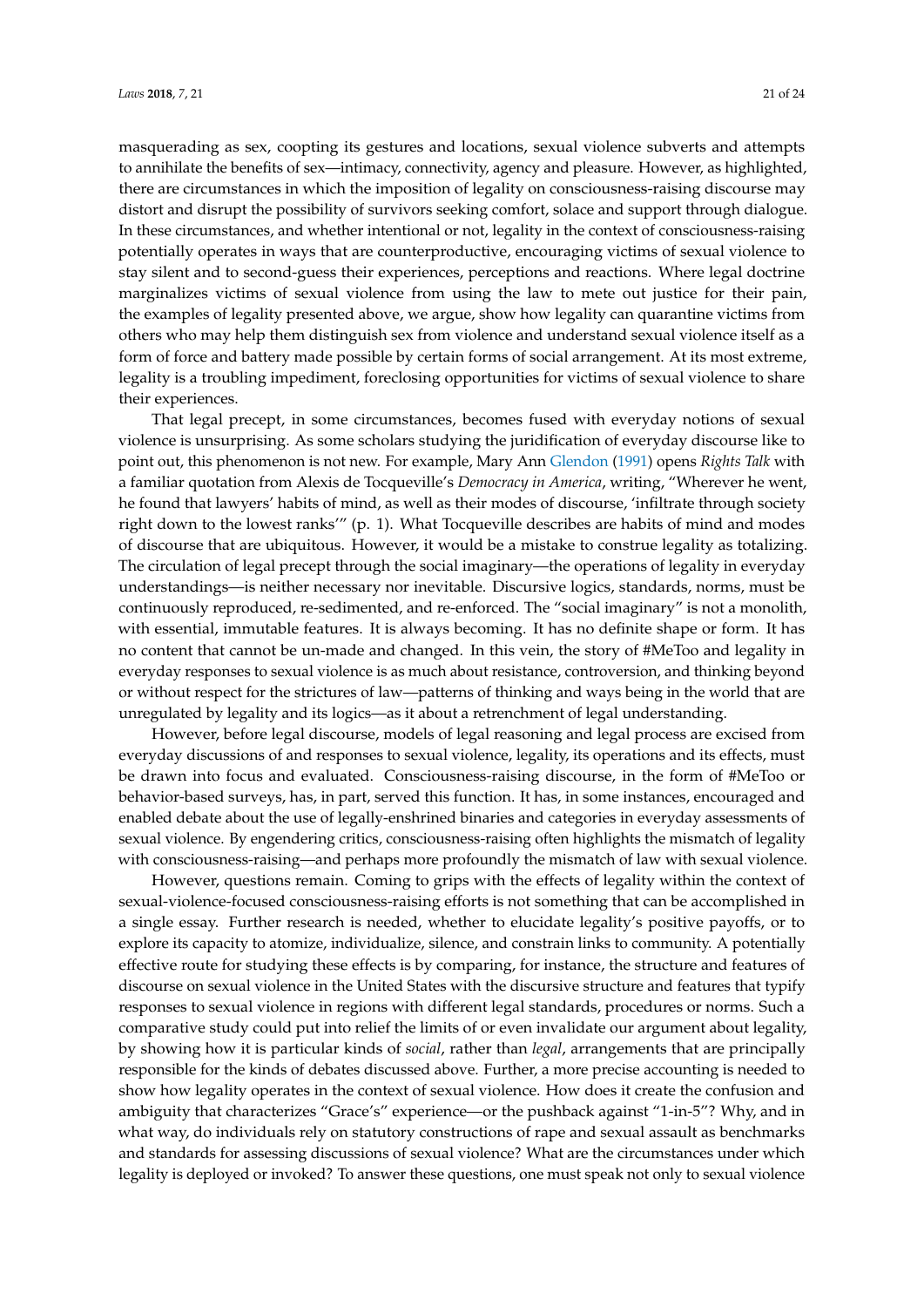survivors but also to any individual who may be called upon to hear, respond to or address accounts of sexual violence.

Nevertheless, an assessment of #MeToo and public media responses to the one-in-five statistic represent a starting point. Helpfully, addressing the ways in which legal discourse has the potential to shape or color everyday responses to sexual violence becomes easier within the context of a moment when these constraints are being made the object of routine, focused scrutiny. Consciousness-raising approaches like #MeToo may not be a watershed. However, the persistence and resilience of consciousness-raising as a productive and empowering counterpoint to law's technical and legalistic constraints has trained attention on these constraints as well as persistent deeply-rooted patterns of oppression, whose ubiquity forces discussion. One hopes this discussion, whatever turn it takes, will furnish resources and forms of discourse that make grappling with the enduring problem of sexual violence possible.

**Author Contributions:** The article was conceived, drafted, and revised by A.G. and R.H.

**Conflicts of Interest:** The authors declare no conflict of interest.

#### **References**

<span id="page-21-4"></span>Adler, Zsuzsanna. 1987. *Rape on Trial*. London: Macmillan Press.

- <span id="page-21-18"></span>Baker, Katharine. 2015. Why Rape Should Not (Always) Be a Crime. *Minnesota Law Review* 100: 221–78.
- <span id="page-21-9"></span>Bumiller, Kristin. 1987. Rape as a legal symbol: An essay on sexual violence and racism. *University of Miami Law Review* 42: 75–91.

<span id="page-21-17"></span>Cahill, Ann J. 2016. Unjust Sex vs. Rape. *Hypatia* 31: 747–61. [\[CrossRef\]](http://dx.doi.org/10.1111/hypa.12294)

- <span id="page-21-6"></span>Campbell, Rebecca. 2005. What Really Happened? A Validation Study of Rape Survivors' Help-Seeking Experiences with the Legal and Medical Systems. *Violence and Victims* 20: 55–68. [\[CrossRef\]](http://dx.doi.org/10.1891/0886-6708.2005.20.1.55) [\[PubMed\]](http://www.ncbi.nlm.nih.gov/pubmed/16047935)
- <span id="page-21-15"></span>Campbell, Alexia Fernández. 2018. The Legal Difference Between Sexual Misconduct, Assault, and Harassment, Explained. *Vox*. Available online: [https://www.vox.com/policy-and-politics/2018/1/26/16901998/](https://www.vox.com/policy-and-politics/2018/1/26/16901998/definitions-sexual-misconduct-harassment-assault) [definitions-sexual-misconduct-harassment-assault](https://www.vox.com/policy-and-politics/2018/1/26/16901998/definitions-sexual-misconduct-harassment-assault) (accessed on 12 February 2018).

<span id="page-21-5"></span>Caringella, Susan. 2009. *Addressing Rape Reform in Law and Practice*. New York: Columbia University Press.

<span id="page-21-12"></span><span id="page-21-10"></span>Cuklanz, Lisa M. 1996. *Rape on Trial*. Philadelphia: University of Pennsylvania Press.

- Dalmia, Shikha. 2017. #MeToo is Turning into a Witch-Hunt. *Reason*. Available online: [http://reason.com/](http://reason.com/archives/2017/12/27/metoo-is-turning-into-a-witch-hunt) [archives/2017/12/27/metoo-is-turning-into-a-witch-hunt](http://reason.com/archives/2017/12/27/metoo-is-turning-into-a-witch-hunt) (accessed on 10 February 2018).
- <span id="page-21-13"></span>Davis, Kathy, and Dubravka Zarkov. 2018. Ambiguities and dilemmas around #MeToo: #ForHowLong and #WhereTo? *European Journal of Women's Studies* 25: 3–9.
- <span id="page-21-7"></span>Dreyfuss, Ben. 2015. Donald Trump's Layer: Marital Rape Cannot Be Rape. *Mother Jones*. Available online: [https://](https://www.motherjones.com/politics/2015/07/donald-trumps-lawyer-marital-rape-cannot-be-rape/) [www.motherjones.com/politics/2015/07/donald-trumps-lawyer-marital-rape-cannot-be-rape/](https://www.motherjones.com/politics/2015/07/donald-trumps-lawyer-marital-rape-cannot-be-rape/) (accessed on 5 August 2016).
- <span id="page-21-0"></span>Du Mont, Janice, Karen Lee Miller, and Terri Myhr. 2003. The Role of 'Real Rape' and 'Real Victim' Stereotypes in the Police Reporting Practices of Sexually Assaulted Women. *Violence against Women* 9: 466–86. [\[CrossRef\]](http://dx.doi.org/10.1177/1077801202250960)
- <span id="page-21-16"></span>Edwards, Stassa. 2018. It's Time to Map the Wilderness of Bad Sex. *Jezebel*. Available online: [https://jezebel.com/](https://jezebel.com/its-time-to-map-the-wilderness-of-bad-sex-1822171954) [its-time-to-map-the-wilderness-of-bad-sex-1822171954](https://jezebel.com/its-time-to-map-the-wilderness-of-bad-sex-1822171954) (accessed on 10 February 2018).
- <span id="page-21-2"></span>Engel, David M. 1995. Law in the domains of everyday life: The construction of community and difference. In *Law in Everyday Life*. Edited by Austin Sarat and Thomas R. Kearns. Ann Arbor: University of Michigan Press.
- <span id="page-21-14"></span>Escobedo Shepherd, Julianne. 2018. Babe, What Are You Doing? *Jezebel*. Available online: [https://jezebel.com/](https://jezebel.com/babe-what-are-you-doing-1822114753) [babe-what-are-you-doing-1822114753](https://jezebel.com/babe-what-are-you-doing-1822114753) (accessed on 10 February 2018).
- <span id="page-21-1"></span>Estrich, Susan. 1987. *Real Rape*. Cambridge: Harvard University Press.
- <span id="page-21-8"></span>Estrich, Susan. 2008. Rape. In *Women and the Law*, 4th ed. Edited by Libby Adler, Lisa Crooms, Judith Greenberg, Martha Minow and Dorothy Roberts. New York: Foundation Press/Thompson-West, pp. 199–210.
- <span id="page-21-3"></span>Ewick, Patricia, and Susan S. Silbey. 1998. *The Common Place of Law: Stories from Everyday Life*. Chicago: University of Chicago Press.
- <span id="page-21-11"></span>Fargo, Paula. 2017. #Metoo Campaign Perpetuates Female Victimhood. *The Baltimore Sun*. Available online: [http://www.baltimoresun.com/news/opinion/oped/bs-ed-op-1207-metoo-victimhood-20171205](http://www.baltimoresun.com/news/opinion/oped/bs-ed-op-1207-metoo-victimhood-20171205-story.html) [story.html](http://www.baltimoresun.com/news/opinion/oped/bs-ed-op-1207-metoo-victimhood-20171205-story.html) (accessed on 11 February 2018).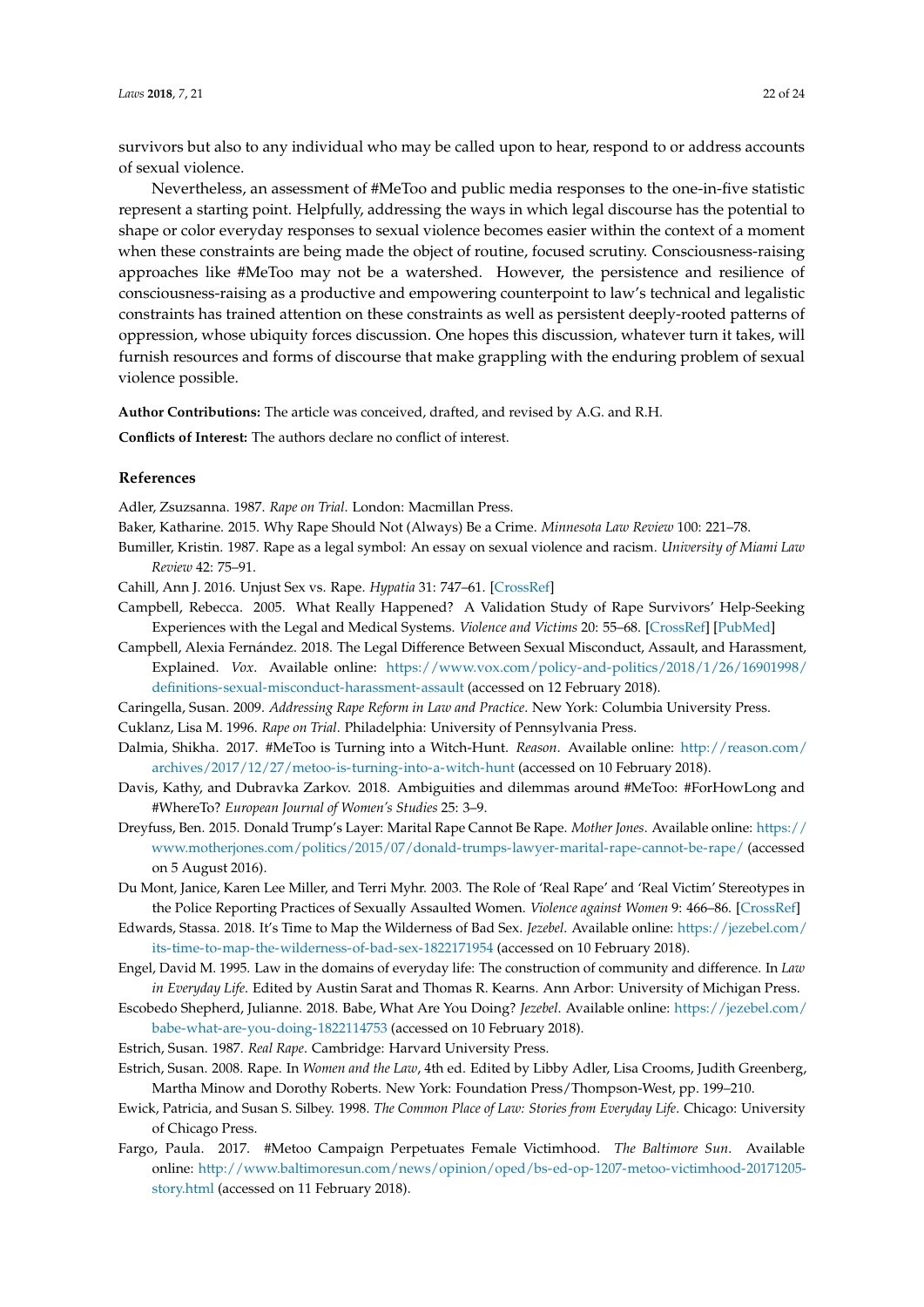- <span id="page-22-17"></span>Fisher, Bonnie, Francis Cullen, and Michael Turner. 2000. The Sexual Victimization of College Women. National Institute of Justice/Bureau of Justice Statistics. Available online: [https://www.ncjrs.gov/pdffiles1/nij/](https://www.ncjrs.gov/pdffiles1/nij/182369.pdf) [182369.pdf](https://www.ncjrs.gov/pdffiles1/nij/182369.pdf) (accessed on 21 May 2018).
- <span id="page-22-13"></span>Flanagan, Caitlin. 2017. To Hell with the Witch-Hunt Debate. *The Atlantic*. Available online: [https://www.](https://www.theatlantic.com/entertainment/archive/2017/11/to-hell-with-the-witch-hunt-debate/546713/) [theatlantic.com/entertainment/archive/2017/11/to-hell-with-the-witch-hunt-debate/546713/](https://www.theatlantic.com/entertainment/archive/2017/11/to-hell-with-the-witch-hunt-debate/546713/) (accessed on 12 February 2018).
- <span id="page-22-15"></span>Flanagan, Caitlin. 2018. The Humiliation of Aziz Ansari. *The Atlantic*. Available online: [https://www.theatlantic.](https://www.theatlantic.com/entertainment/archive/2018/01/the-humiliation-of-aziz-ansari/550541/) [com/entertainment/archive/2018/01/the-humiliation-of-aziz-ansari/550541/](https://www.theatlantic.com/entertainment/archive/2018/01/the-humiliation-of-aziz-ansari/550541/) (accessed on 12 February 2018).
- <span id="page-22-20"></span>French, David. 2017. Campus Rape Hysteria: Trump's Education Department Takes on the Campus-Rape Lie. *National Review*. Available online: [https://www.nationalreview.com/2017/07/campus-rape-hysteria](https://www.nationalreview.com/2017/07/campus-rape-hysteria-trumps-education-department-can-restore-due-process/)[trumps-education-department-can-restore-due-process/](https://www.nationalreview.com/2017/07/campus-rape-hysteria-trumps-education-department-can-restore-due-process/) (accessed on 6 September 2017).
- <span id="page-22-9"></span><span id="page-22-6"></span>Fricker, Amanda. 2007. *Epistemic Injustice: Power and the Ethics of Knowing*. Oxford: Oxford University Press.
- Friedman, Lawrence. 2002. *American Law in the 20th Century*. New Haven: Yale University Press.
- <span id="page-22-8"></span>Frohmann, Lisa, and Elizabeth Mertz. 1994. Legal Reform and Social Construction: Violence, Gender, and the Law. *Law & Social Inquiry* 19: 829–51.
- <span id="page-22-2"></span>Gash, Alison, and Judith Raiskin. 2016. Parenting without Protection: How Legal Status Ambiguity Affects Lesbian and Gay Parenthood. *Law & Social Inquiry* 43: 82–118.
- <span id="page-22-14"></span>Geesen, Masha. 2017. When Does a Watershed Become a Sex Panic? *The New Yorker*. Available online: [https:](https://www.newyorker.com/news/our-columnists/when-does-a-watershed-become-a-sex-panic) [//www.newyorker.com/news/our-columnists/when-does-a-watershed-become-a-sex-panic](https://www.newyorker.com/news/our-columnists/when-does-a-watershed-become-a-sex-panic) (accessed on 11 February 2018).
- <span id="page-22-11"></span>Gilbert, Sophie. 2017. The Movement of #MeToo. *The Atlantic*. Available online: [https://www.theatlantic.com/](https://www.theatlantic.com/entertainment/archive/2017/10/the-movement-of-metoo/542979/) [entertainment/archive/2017/10/the-movement-of-metoo/542979/](https://www.theatlantic.com/entertainment/archive/2017/10/the-movement-of-metoo/542979/) (accessed on 10 February 2018).
- <span id="page-22-22"></span>Glendon, Mary Ann. 1991. *Rights Talk: The Impoverishment of Political Discourse*. New York: The Free Press.
- <span id="page-22-0"></span>Hill, Zahara. 2017. A Black Woman Created the 'MeToo' Campaign against Sexual Assault Ten Years Ago. *Ebony*. Available online: [http://www.ebony.com/news-views/black-woman-me-too-movement-tarana-burke](http://www.ebony.com/news-views/black-woman-me-too-movement-tarana-burke-alyssa-milano)[alyssa-milano](http://www.ebony.com/news-views/black-woman-me-too-movement-tarana-burke-alyssa-milano) (accessed on 21 May 2018).
- <span id="page-22-5"></span>Hogan, Holly. 2013. Law Reform Efforts: Rape and Sexual Assault in United States of America. International Models Project on Women's Rights. Available online: [http://www.impowr.org/content/law-reform-efforts](http://www.impowr.org/content/law-reform-efforts-rape-and-sexual-assault-united-states-america)[rape-and-sexual-assault-united-states-america](http://www.impowr.org/content/law-reform-efforts-rape-and-sexual-assault-united-states-america) (accessed on 21 May 2018).
- <span id="page-22-10"></span>Kelland, Lindsay. 2016. A Call to Arms: The Centrality of Feminist Consciousness-Raising Speak-Outs to the Recovery of Rape Survivors. *Hypatia* 31: 730–45. [\[CrossRef\]](http://dx.doi.org/10.1111/hypa.12295)
- <span id="page-22-18"></span>Kessler, Glenn. 2015. Obama's Claim That One in Five American Women Has Been the Victim of Rape. *The Washington Post*. Available online: [https://www.washingtonpost.com/news/fact-checker/wp/2015/](https://www.washingtonpost.com/news/fact-checker/wp/2015/02/12/obamas-claim-that-one-in-five-american-women-have-been-raped/?noredirect=on&utm_term=.cec79962d4bf) [02/12/obamas-claim-that-one-in-five-american-women-have-been-raped/?noredirect=on&utm\\_term=](https://www.washingtonpost.com/news/fact-checker/wp/2015/02/12/obamas-claim-that-one-in-five-american-women-have-been-raped/?noredirect=on&utm_term=.cec79962d4bf) [.cec79962d4bf](https://www.washingtonpost.com/news/fact-checker/wp/2015/02/12/obamas-claim-that-one-in-five-american-women-have-been-raped/?noredirect=on&utm_term=.cec79962d4bf) (accessed on 21 May 2018).
- <span id="page-22-21"></span>Kitchens, Caroline. 2013. The Rape Epidemic Doesn't Actually Exist. *U.S. News and World Report*. Available online: [https://www.usnews.com/opinion/blogs/economic-intelligence/2013/10/24/statistics-dont-back](https://www.usnews.com/opinion/blogs/economic-intelligence/2013/10/24/statistics-dont-back-up-claims-about-rape-culture)[up-claims-about-rape-culture](https://www.usnews.com/opinion/blogs/economic-intelligence/2013/10/24/statistics-dont-back-up-claims-about-rape-culture) (accessed on 21 May 2018).
- <span id="page-22-1"></span>Lambert, Lisa. 2018. MeToo Effect: Calls Flood U.S. Sexual Assault Hotlines. *Reuters*. Available online: [https://www.reuters.com/article/us-usa-harassment-helplines/metoo-effect-calls-flood-u-s](https://www.reuters.com/article/us-usa-harassment-helplines/metoo-effect-calls-flood-u-s-sexual-assault-hotlines-idUSKBN1F6194)[sexual-assault-hotlines-idUSKBN1F6194](https://www.reuters.com/article/us-usa-harassment-helplines/metoo-effect-calls-flood-u-s-sexual-assault-hotlines-idUSKBN1F6194) (accessed on 21 May 2018).
- <span id="page-22-7"></span>Levit, Nancy, and Robert Verchick. 2016. *Feminist Legal Theory*, 2nd ed. New York: New York University Press.
- <span id="page-22-4"></span>MacKinnon, Catharine A. 1995. Reflections on Law in the Everyday Life of Women. In *Law in Everyday Life*. Edited by Austin Sarat and Thomas R. Kearns. Ann Arbor: University of Michigan Press, p. 199.
- <span id="page-22-3"></span>MacKinnon, Catharine A. 2005. *Women's Lives, Men's Laws*. Boston: Harvard University Press.
- <span id="page-22-16"></span>Malmsheimer, Taylor. 2014. Conservatives are Obsessed with Debunking the 1 in 5 Rape Statistic. They're Wrong Too. *The New Republic*. Available online: [https://newrepublic.com/article/118430/independent-womens](https://newrepublic.com/article/118430/independent-womens-forum-challenges-one-five-statistic)[forum-challenges-one-five-statistic](https://newrepublic.com/article/118430/independent-womens-forum-challenges-one-five-statistic) (accessed on 21 May 2018).
- <span id="page-22-12"></span>Maurer, Sara. 2018. The #MeToo Movement Isn't about Women's Frailty. It's About Women's Labor. *The Chronicle of Higher Education*. Available online: [https://www.chronicle.com/article/The-MeToo-Movement-Isn-t/](https://www.chronicle.com/article/The-MeToo-Movement-Isn-t/242179) [242179](https://www.chronicle.com/article/The-MeToo-Movement-Isn-t/242179) (accessed on 11 February 2018).
- <span id="page-22-19"></span>McElroy, Wendy. 2014. Obama and the Fiction of 'Rape Culture'. *The Hill*. Available online: [http://thehill.com/](http://thehill.com/blogs/pundits-blog/education/228027-obama-and-the-fiction-of-rape-culture) [blogs/pundits-blog/education/228027-obama-and-the-fiction-of-rape-culture](http://thehill.com/blogs/pundits-blog/education/228027-obama-and-the-fiction-of-rape-culture) (accessed on 21 May 2018).